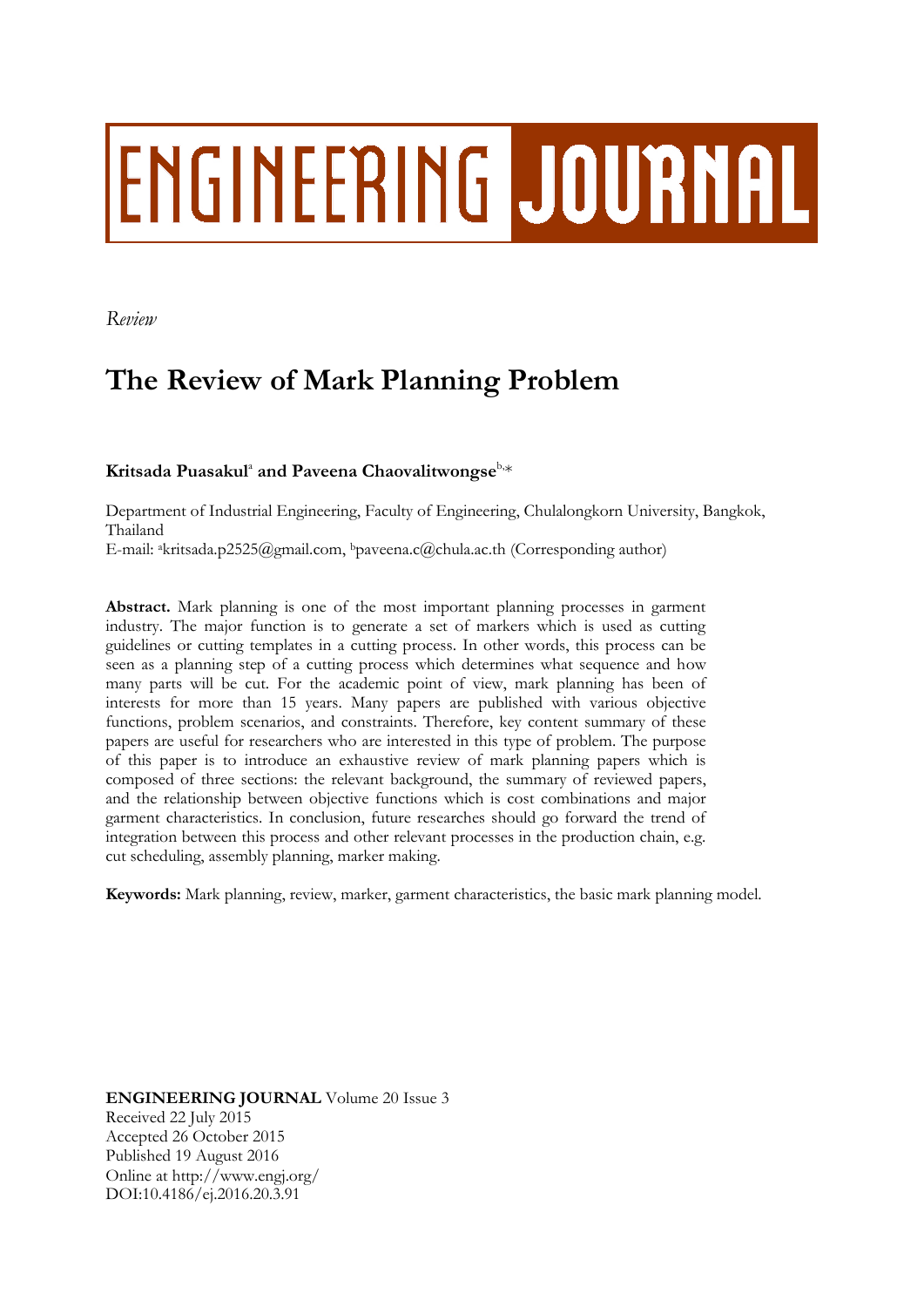# **1. Introduction**

In garment industry, fabric rolls are processed into the desired finished goods. Figure 1 shows flow of garment processes as well as flow of materials. The cutting process, the function of this process is to cut fabric rolls into bundles of required cut pieces or parts. The sub-assembly process, the function of this process is to sew cut pieces into semi-product, e.g. sleeves, collars. This process usually appears with manufacturers who produce medium to high complex products. Finally, the assembly process, the function of this process is to assemble semi-products into the desired products. All garment products must be sequentially processed on these three processes to become the finished products.



Fig. 1. The flow in garment industry.

A cutting process is an upstream process which generates bundles of cut pieces used as an input to all other downstream processes. Apparently, a cutting process controls sequence of jobs that will be processed, and a production smoothness in the downstream processes. Hence, this process should be efficiently managed with systematic method.

In garment industry, a mark planning process is used to plan for cutting process. The function of this process is to generate a set of markers which are used as cutting guidelines or cutting patterns in a cutting process. By definition, mark planning process can be defined as follows:

- (1) Mark planning process is to arrange cut templates to execute the fabric cutting operation [1];
- (2) Mark planning is to find an optimal combination of markers to cover the work order [2];
- (3) Mark planning is to determine the set of cut templates needed including the garment sizes in each cut template, quantities of garments from each size and number of fabric plies will be cut under each cut template [3];
- (4) Marker planning is the process of arranging all the patterns of the component parts of one or more garments on a piece of paper [1].

Data input into mark planning process is a customer order which consist of order detail, bill of material, and assembly chart. Generally, a customer order comprises of two dimensions, namely, size and color. An output from this process is a set of markers which are indicated by 3 important questions [4] as follows:

- (1) Which part should be assigned to which marker with how many copies?
- (2) How many fabric plies is appropriate for each marker?
- (3) How many markers should be used to satisfy demand?



Fig. 2. The flow of garment processes with mark planning.

As can be seen in Fig. 2, a set of makers which is an output of mark planning process is cut into many bundles of parts in a cutting room. These bundles are subsequently, sewn into the desired products in sub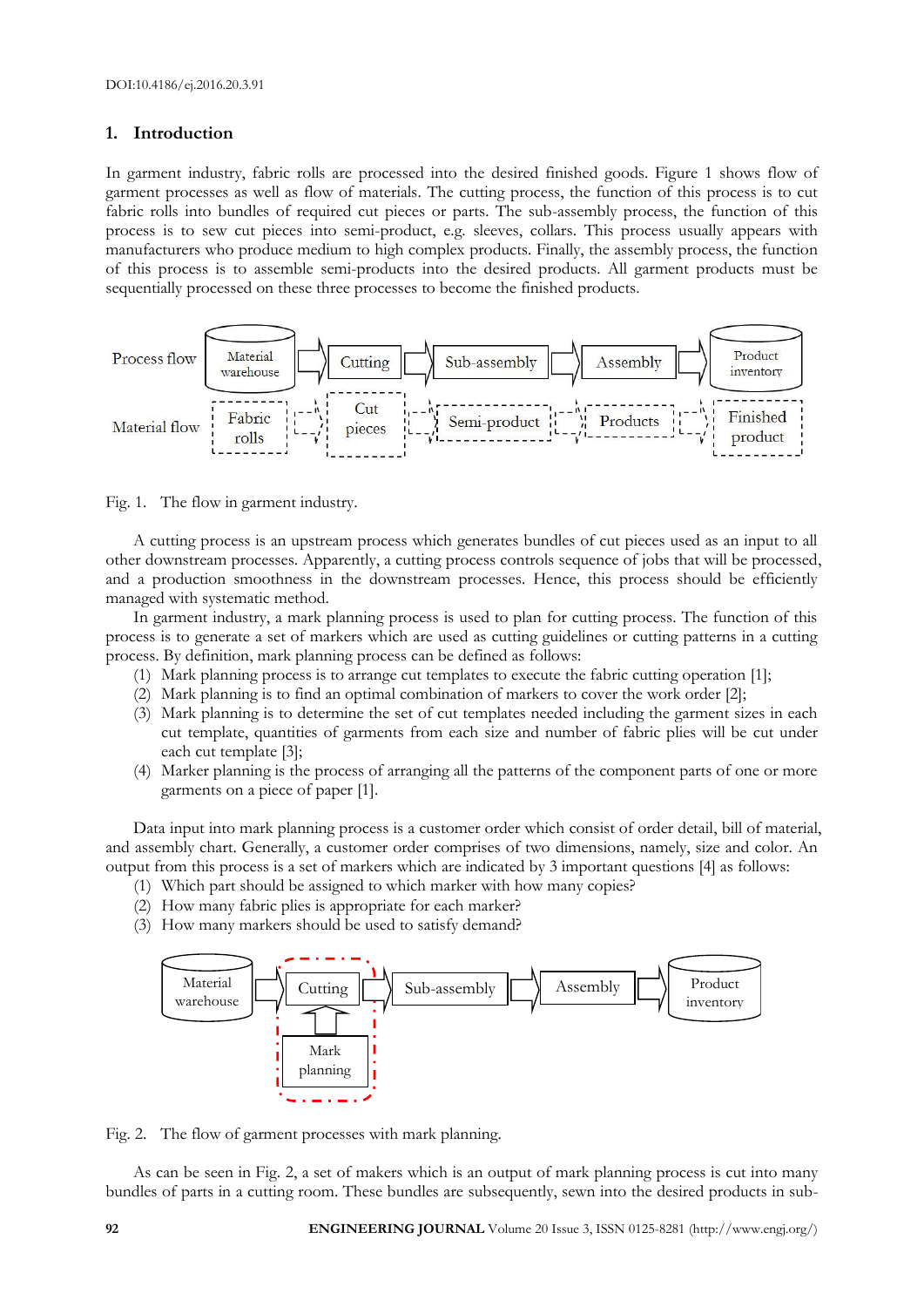assembly and assembly process. Therefore, mark planning can be seen as planning step which partially controls what and how many parts to cut which, also, controls production sequence and smoothness of sub-assembly and assembly process. Apparently, an output of mark planning can affect to the performance of the whole system.

The current mark planning methods used in industry range from manual ad hoc procedures to customized proprietary software [5]. However, many apparel manufacturers prefer to use a planner's experience or commercial software in generating this marking plan.

From literature survey, many MP papers published continuously over the last 15 years. These papers are written with various assumptions, objective functions, solution approaches, and performance measurement methods. Especially, there are variety of solution approaches used which are ranged from an exact enumerative to meta-heuristic, e.g. GA, SA. The summarization of these papers can help researchers systematically review mark planning problem and, subsequently, find research gaps that can be extended to new researches.

The purpose of this paper is to present a review of mark planning papers which the contents are represented in five dimensions, namely, objective function, constraint, model formulation, solution approach, and performance measurement. To provide the basic knowledge of mark planning process for readers, the relevant background is drawn in the early section. Moreover, the relations between each objective function which is a combination of costs and a set of major garment characteristics are explained in the later section.

The benefits of this reviewed paper can be concluded as follows:

- (1) To researchers who are interested in mark planning research, this reviewed paper will provide the necessary knowledge beginning with the basic knowledge and ending up with the summarization of mark planning papers. This knowledge will helps researchers to understand the relevant background and the current trend in mark planning research. Consequently, they can find gaps and motivations for future researches in this area.
- (2) The relations between objective functions and major garment characteristics will tell readers what are cost drivers for each cost combination. Obviously, these cost drivers directly control values of the related cost component. Clearly understanding these cost drivers will helps readers successfully control each cost combination. On the other hand, these relations will tell readers what costs are most probably occurred when facing with each combination of characteristics.

In the next section, some necessary basic knowledge of mark planning process is explained. Beginning with what is mark planning, all dimensions of this process are clearly described. Subsequently, standard mathematical model and incurred cost are explained. In section 3, the details of mark planning papers are reviewed and represented in five categories. In section 4, the relations between objective functions and major garment characteristics are explained. In section 5, conclusion is drawn. Finally, reference is provided in section 6.

#### **2. The Relevant Background**

In mark planning process, there are many specific terms used which can confuse readers that are not familiar with a garment industry. To well understand this paper, readers should get familiar with the following terms. The purpose of this section is to explain the major terms used in mark planning process.

#### **2.1. Marker**

A marker is a combination of parts arranged on a rectangular shape block which is later used as a cutting guideline or cutting pattern in a cutting process. In [6], marker is defined as garment pattern pieces of different sizes and styles that are laid out on a sheet of paper with fixed width and arbitrary length in order to achieve the highest marker efficiency. In each marker, many parts are arranged so as to achieve the desired objective. After parts were completely arranged, fabric area used, waste area and remaining area are calculated. The fabric area used is equal to total area of parts assigned to that marker plus waste area. The waste area which can be divided into two types with respect to its causes of occurrence. One is occurred from a shape of parts that are not rectangular. The other one is occurred from a cutting restriction [7]. Finally, the remaining area is equal to a maximum allowable area subtract by total area of parts assigned to that marker.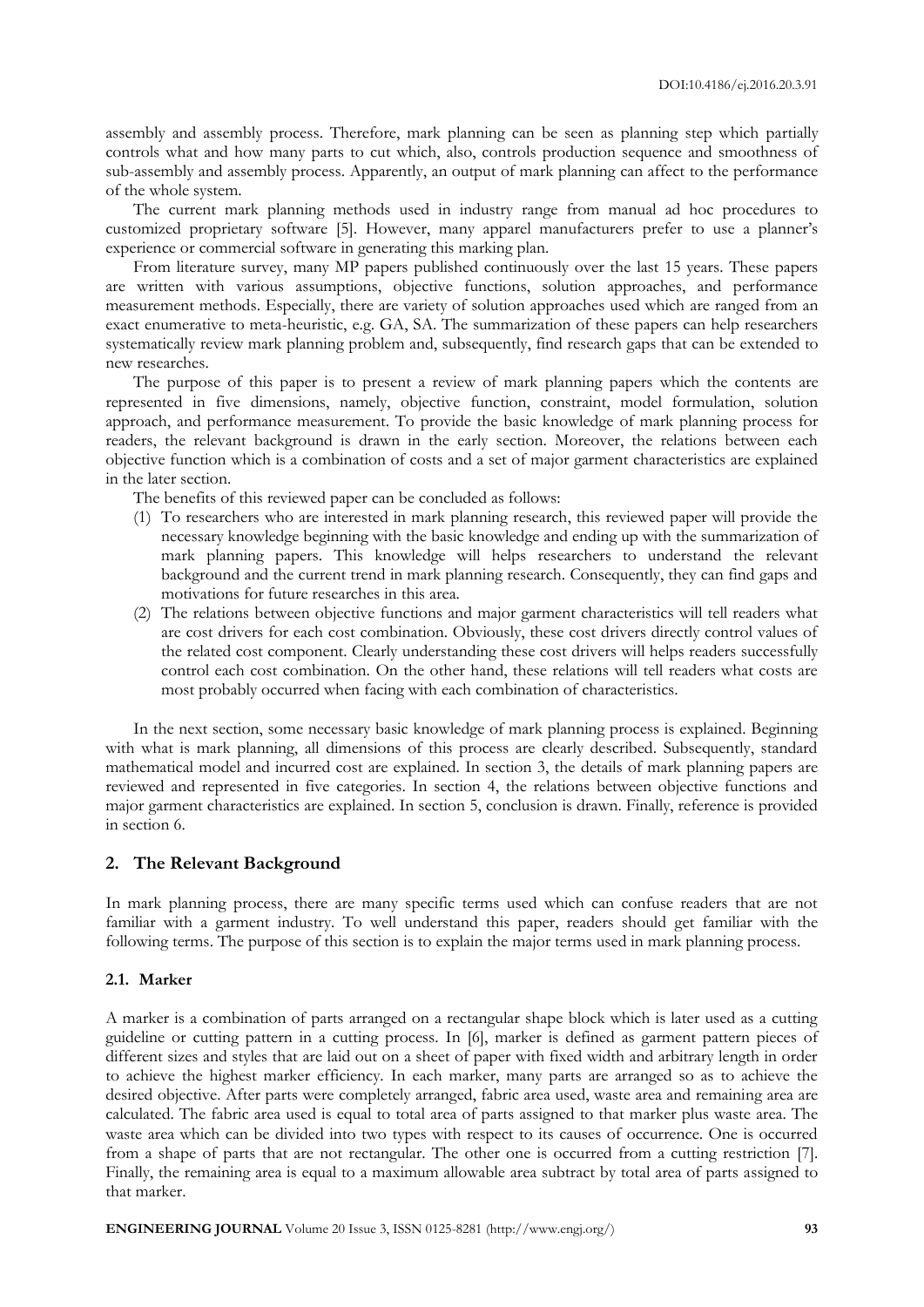A marker in garment industry is the same as a batch in other manufacturing industries. Saifallah [8] states that processing parts in batches is preferable to the processing when setup times are significant. In the same way, parts are combined to create marker or batch in order to reduce set up occurred in generating and using that marker.

Furthermore, markers can be categorized into three groups with respect to the required sizes in customer demand table. Firstly, markers that have only one size, e.g. S-S-S, M-M-M and etc. Secondly, markers that have at least two sizes which all sizes are absolutely different, e.g. S-M-L, M-L-XL and etc. Finally, markers that have at least two sizes which some sizes are repeatedly used on the same marker, e.g. S-S-M, M-M-L and etc.

On the top of each marker, there is a marker's pattern which is a combination of parts from one size or many sizes. Furthermore, this pattern is affected by four factors, i.e. number of sizes required in a customer order, total number of units required, the distribution of demand to all sizes and number of plies used in each marker.



Fig. 3. Example of marker pattern.



Fig. 4. Example of marker.

Each marker can be described by three dimensions, namely, length, width and height. Marker width is varied depending on a width of fabric roll used which is typically assumed to be constant in many researches [9, 10]. A length of each marker is restricted to some specific upper bounds which its value depending on a planner or a cutting table length. Generally, ply height is restricted to two values which correspond with equipment limitations. One is lower bound whereas the other one is upper bound on ply height. In some researches, ply height can compose of different color fabrics which is called "multi-color marker" [10, 11] while in practical situation, it is hard to manage different color parts that are cut out simultaneously.

In most papers, demand input used to create markers is tabulated as shown in Table 1.

Table 1. Demand table.

| Size<br>Colour |     |     |  |
|----------------|-----|-----|--|
| <b>Black</b>   | (1) | 5U. |  |
| Green          |     |     |  |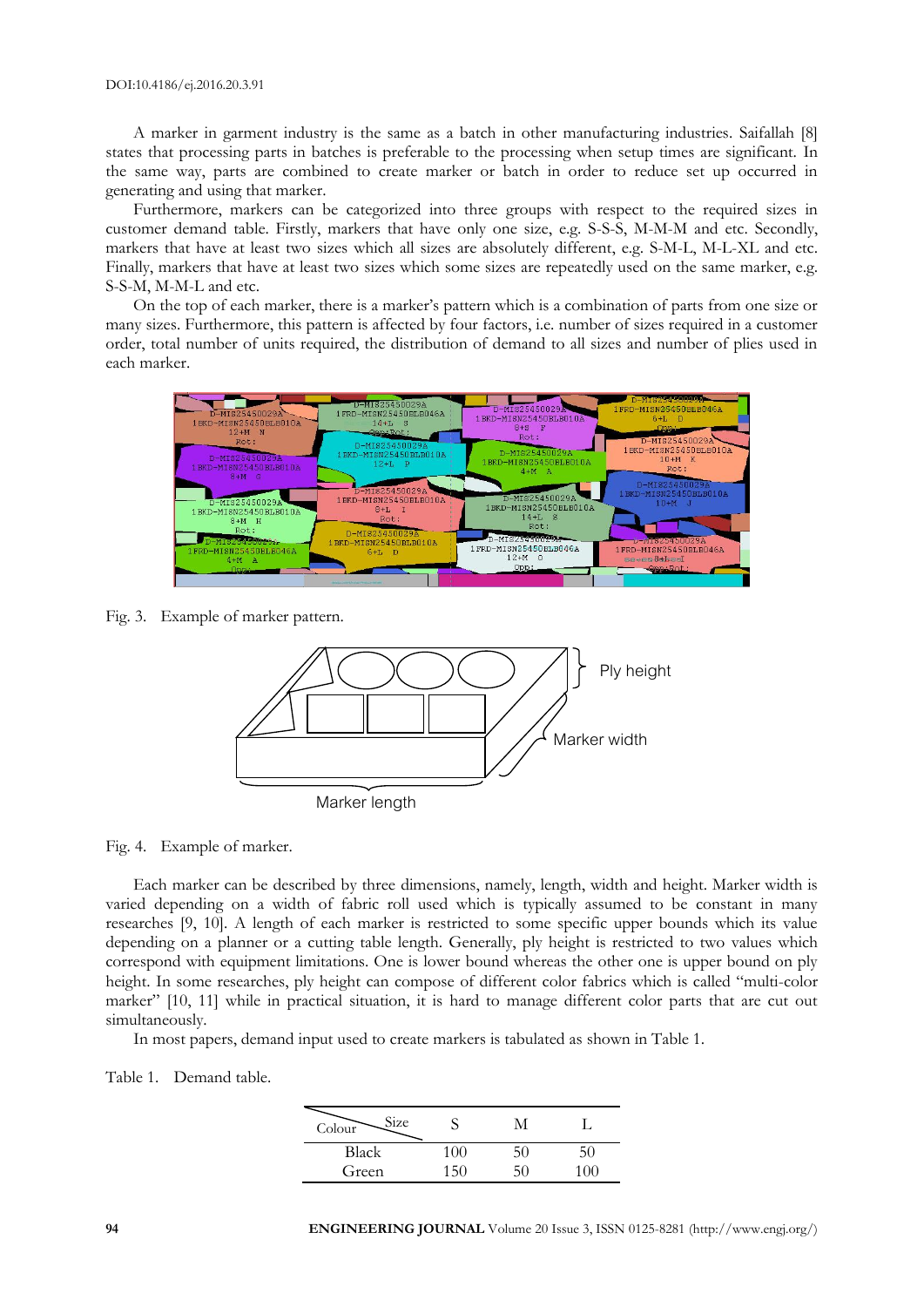In Table 1, there are two colors (black and green) and three sizes (size S, M, and L). The intersection between size and color represents a demand quantity of a specific color and size.

In each marker, there are many area involved as described below:

- (1) Total assigned part area this area is the summation of all part areas that are assigned to the considered marker.
- (2) Waste area due to irregular shape, some assigned parts may not completely fit to others on the same marker. An inevitably unused area between or among these parts are considered as waste area.
- (3) Remaining area remaining area is a difference between the maximum allowable area which correspond with a cutting table area and a total assigned part area.
- (4) Allowance area these areas are located on head and tail of each marker. Marker locking equipment are placed on these two areas to lock a marker with a cutting table.
- (5) Total area of marker this area is the summation of total assigned part area, waste area, and allowance areas. Therefore, this area is equal to total fabric used for one ply of each marker.

#### **2.2. Mark Planning**

Figure 5 shows a flow of data from a customer order to mark planning process. The flow begins with a customer order which composes of three important data. Firstly, order detail, this data is usually represented in the form of table. Rows of table are colors of the desired product while columns are sizes. Numbers of demand for each size and color are in the table. Secondly, bill of material (BOM), this data tells planner what parts and how many of each part are needed to assemble to the desired product. In some products, bill of material is very complex and is drawn in the form of hierarchy which each level represents intermediate products or work in process (WIP), e.g. shirt, overcoat. Thirdly, assembly chart, this data shows how to assemble cut parts into the desired product. It also gives detail of operation sequence and production lead time. An input of mark planning process is called demand table which is a combination of order detail and bill of material. In demand table, demand quantities are in unit of part, e.g. part 1 and size S, part 2 and size L. The output of mark planning process is a set of markers which will be used later as cutting guidelines in a cutting process. Furthermore, quantities of parts derived from this set of markers must satisfy a demand quantity in a demand table.



Fig. 5. Flow of data of mark planning process.



Fig. 6. Examples of order detail, bill of material, and assembly chart.

Figure 7 shows an example of demand table and a partial output from mark planning process. The purpose of this chart is to demonstrate demand table and marker details. Therefore, some relevant data are

**ENGINEERING JOURNAL** Volume 20 Issue 3, ISSN 0125-8281 (http://www.engj.org/) **95**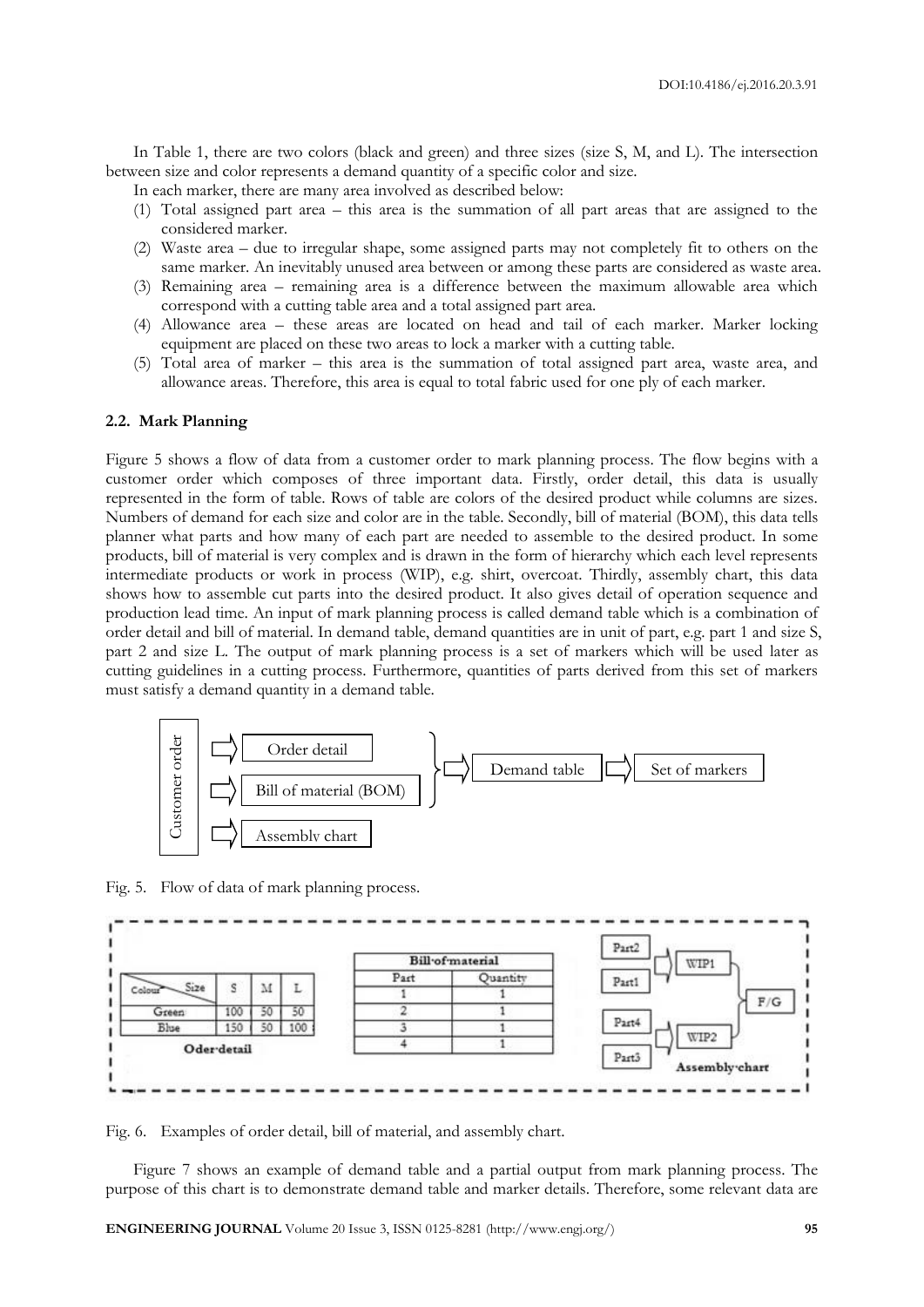not shown in this chart. The marker details can be read as follows. Marker 1 is composed of 30 plies of fabric. The marker is patterned to include one copy of part 1 size S, three copies of part 2 size S, two copies of part 1 size M, and one copy of part 3 size L. Marker 2 is composed of 25 plies of fabric. The marker is patterned to include two copies of part 1 size M, one copy of part 2 size M, one copy of part 1 size L, and four copies of part 2 size L. However, there can be many alternative marker configurations that can be generated from this demand table.

The major function of mark planning process is to generate a set of markers that are used as cutting guidelines in a cutting process. Furthermore, it consists in dividing every garment's order into sections, assigning the sizes to them, and determining their lengths and numbers of layers such that the total fabric length is minimized [9].

This process is very helpful and useful in the situation that numbers of parts required are very large. In such situation, efficient plan is relatively hard to compute with traditional manual method. To illustrate mark planning process, demand input in Table 1 is transformed to markers with a simple method which is usually used in industrial practice.

Conceptually, this simple method tries to eliminate number of color-size demand entities by each generated marker to simplify the problem. First of all, two S and one M are assigned to marker 1. The last black color demand is size L which should be assigned to marker 2. Subsequently, the green color is considered, beginning with three S are assigned to marker 3. Lastly, one of size M and two of size L are assigned to marker 4. All ply heights are equal to 50 which is the maximum allowable ply height. The resulted marking plan with four markers is shown in Table 2.



Fig. 7. A numerical example of demand table and markers.

Table 2. Output table.

| Marker no. | Colour | Pattern |    |
|------------|--------|---------|----|
|            | Black  | $S-S-M$ | ЭU |
|            | Black  |         | 50 |
|            | Green  | $S-S-S$ | 50 |
|            | Green  | M-L-L   | 50 |

In Table 2, there are four markers used (with no waste area and excess unit occurred) to satisfy a customer demand. This marking plan is feasible with respect to the area and ply height limitation. However, there are many feasible marking plans besides this result.

The previously shown example is quite small compared to real industry demands. In practical, for each customer order, more than four markers have to be used. Therefore, this planning process is further complicated when facing with larger customer orders.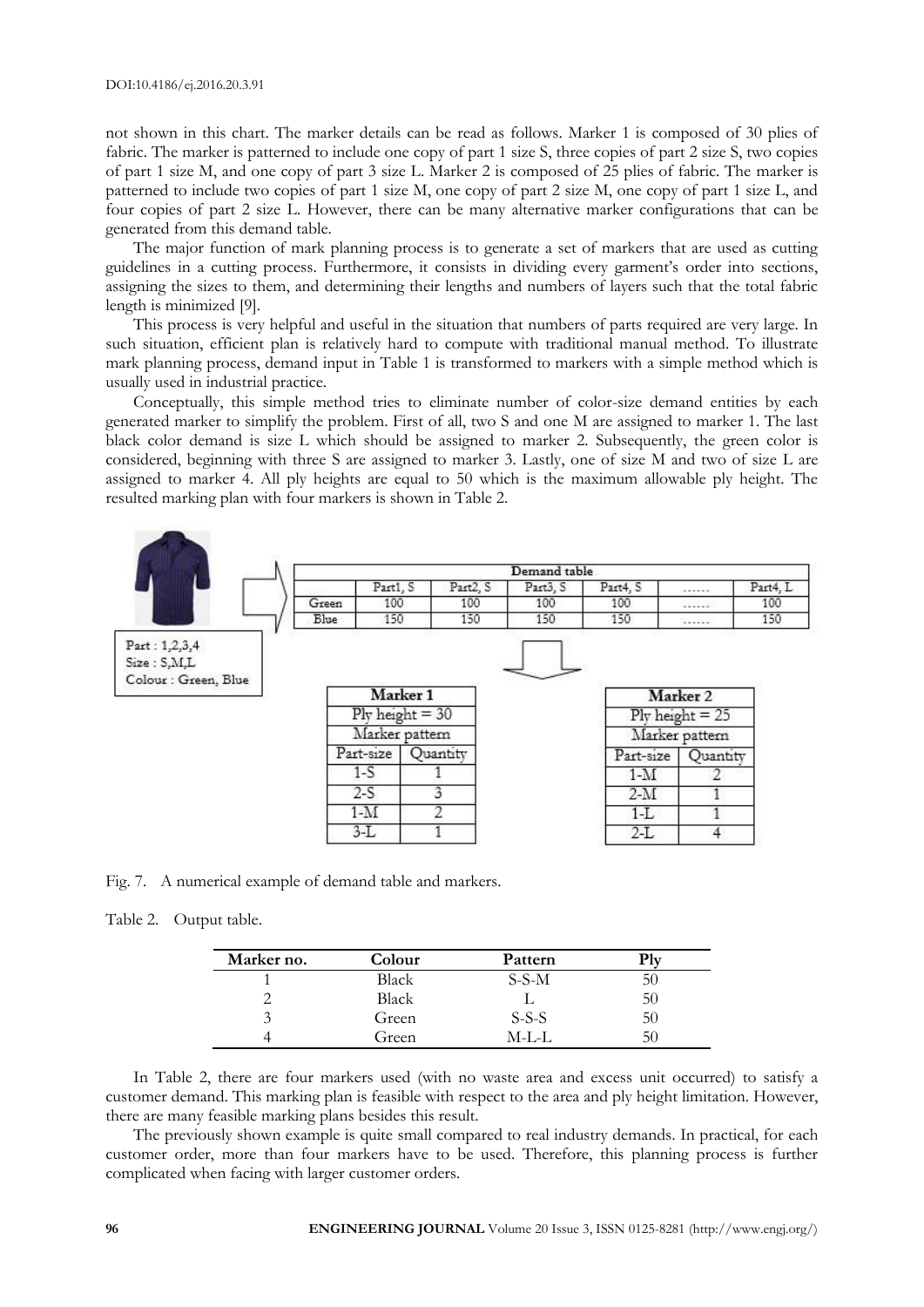In industrial practice, this process mostly relies on planner experiences which usually result in feasible but not optimal solution [12]. Planners try to combine smaller size units with larger size units because sometimes smaller size units can be inserted into unused space between larger size units. Moreover, they try to assign parts as many as possible to each marker to maximize material utilization. They solely focus on material utilization or amount of fabric used per one customer order. Additionally, in many cases, planners often use the same marker patterns repeatedly with different customer demands which require the same product and sizes but difference in total number of units required and the distribution of demand. As a result, it can cause many excess units which are seen as additional cost in some situations.

In academic point of view, mark planning problem has been interested for more than 15 years. Almost researches found are based on the similar scope and assumptions of the problem. The major differences are their objective functions and solution approaches. These differences will be explained in detail in the section 3 and 4. However, most of papers found are extended from the basic model which is formulated as integer nonlinear programming model (INLP.). The details of the model are presented as follows:

**Set:**

I set of all required parts. K set of all markers

#### **Decision variable:**

- $X_{ik}$  = integer = number of copies of part i in marker k,  $\forall i$  in I,  $\forall k$  in K. This decision variable is used to answer the question "Which part should be assigned to which marker with how many copies?".
- $Y_k$  = integer = number of plies of marker k,  $\nabla k$  in K. This decision variable is used to answer the question "How many fabric plies in each marker?".
- $Z_k =$  binary =1 if marker k is selected.

0 otherwise,  $\forall_k$  in K.

This decision variable is used to answer the question "How many markers should be used to satisfy demand?"

#### **Parameters:**

 $a_i$  = required area of each part i.

 $d_i$  = demand quantity of part i.

 $L =$  maximum allowable area of each marker.

 $UB =$  maximum allowable ply height.

 $LB =$  minimum allowable ply height.

 $sc =$  unit set up cost.

$$
\min\left[ \left( \mathrm{sc} \times \sum Z_k \right) \right] \tag{1}
$$

$$
\sum k(X_{ik}Y_{k}) \geq d_{i}
$$
 for all i (2)

$$
\sum i(X_{ik} \times a_i) \leq L \times Z_k; \text{ for all } k \tag{3}
$$

$$
Y_k \geq LB \times Z_k; \text{ for all } k \tag{4}
$$

$$
Y_k \leq \text{UB} \times Z_k \text{; for all } k \tag{5}
$$

Eq. (1), the objective function is to minimize set up cost which is the product of total number of markers used and unit set up cost. Eq. (2) satisfy demand constraint stated that total number of cut parts must greater than or equal to the demanded parts. Eq. (3) max area limitation stated that the total used area must less than or equal to the maximum allowable marker area which is equal to the available cutting table length multiplies by the average width of all fabrics rolls used. This area is mostly assumed to be constant value. Eq.(4) and Eq.(5) maximum and minimum allowable ply height restriction. This height range from the lower allowable to the upper allowable which both correspond with the equipment limitation. This limitation depends on the type and performance of cutting machine used.

The structure of this problem can be viewed as an extension of the multiple knapsack problem (MKP) which is the problem of assigning a subset of n items to m distinct knapsacks, such that the total profit sum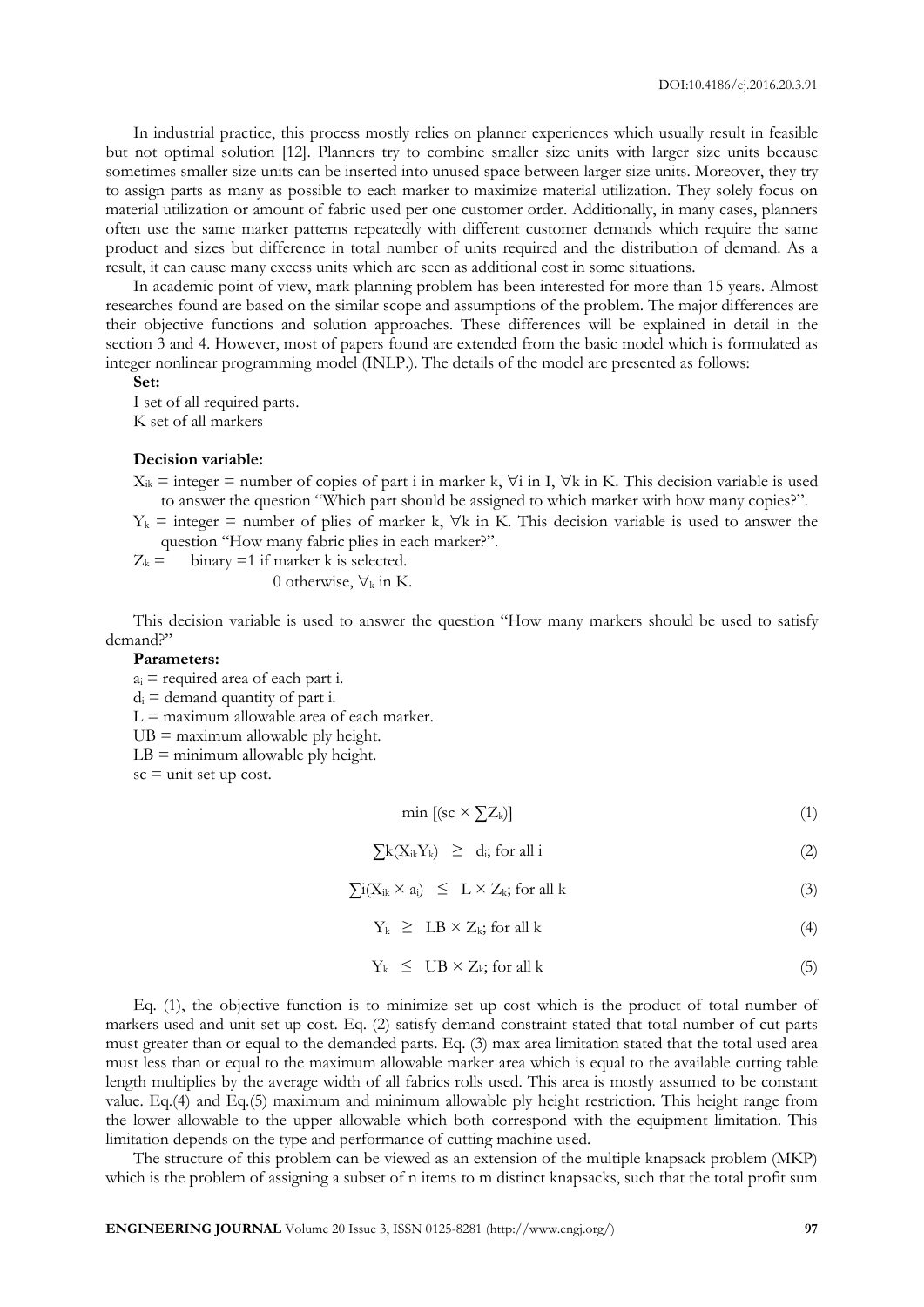of the selected items is maximized, without exceeding the capacity of each of the knapsacks [14]. Readers who are interested in mark planning problem can start the study with this problem.

Furthermore, there are common assumptions that are usually addressed in many papers as stated below:

- (1) All parts of a product must be simultaneously assigned to the same marker.
- (2) Total area or length of all required parts of any product is equal for all sizes.
- (3) The width of all fabrics used is constant for all markers.

Alan A. Farley [13] proposes relatively different models based on cutting-stock problem. He states that an objective of mark planning problem should be maximization of long-run profitability rather than minimization of only waste. He proposes two alternative models to represent this idea. Moreover, his proposed models incorporate all relevant costs, contributions and, constraints ranging from fabric warehouse to sewing process. These models are very complex and hard-to-use in real-world industry situation. However, these complex models can be seen as examples or frameworks for development of more sophisticated models.

#### **2.3. Costs Incurred in a Mark Planning Process**

#### 2.3.1. Setup cost

This cost is a combination of labor cost occurred when markers are generated and used, and opportunity cost which is proportional to number of markers used. Additionally, this cost is almost occurred in 4 activities as explained below:

- (1) MP process this process is time-consuming process which its operation time grows with number of markers used. Planners must decide marker's configurations which are varied depending on how large of a customer demand, criteria used and range of parameters values.
- (2) Marker making process there are two main activities in marker making room. Firstly, all parts in each marker pattern generated in MP process are arranged so as to maximize material utilization. This operation is operated in 2 steps which are by commercial software at first and further adjusted by operator. Finally, all completely adjusted markers are printed by a special printer. In this operation, tasks of operator are to set up printer, feed papers and roll up all printed markers.
- (3) Cut scheduling process the functions of this process are to assign markers to cutting tables and, then, sequence these markers on each cutting table. Operation time again grows with number of markers used and number of available cutting tables.
- (4) Spreading and cutting all markers from MP process are orderly spread and cut with respect to a schedule from cut scheduling process. In some large factories, this process is executed by a computerized cutting machine which incurs machine cost or electricity cost instead of labor cost. Lastly, all cut out stacks are split into proper size bundles.

Apparently, this cost is labor cost expected to occur in four explained processes. Their operation times are mainly proportional to number of markers used. Therefore, operation times are increased if number of markers used are increased and vice versa.

#### 2.3.2. Excess cost

This cost is fabric cost occurred when cut out parts or units are over a customer demand amount. Moreover, it is usually occurred with original equipment manufacturers (OEM.) because, in this type of manufacturer, amount of demand are decided and fixed by customers.

When demand is not smooth (large differences between demands of each size) and a planner try to use as minimum as possible number of markers, excess units are usually occurred. It can be seen as a trading off between excess units and number of markers used. An example of non-smooth demand and output are shown in Table 3 and 4, respectively.

Table 3. Example of non-smooth demand.

| Size<br>Colour |  |  |
|----------------|--|--|
| حددا<br>-----  |  |  |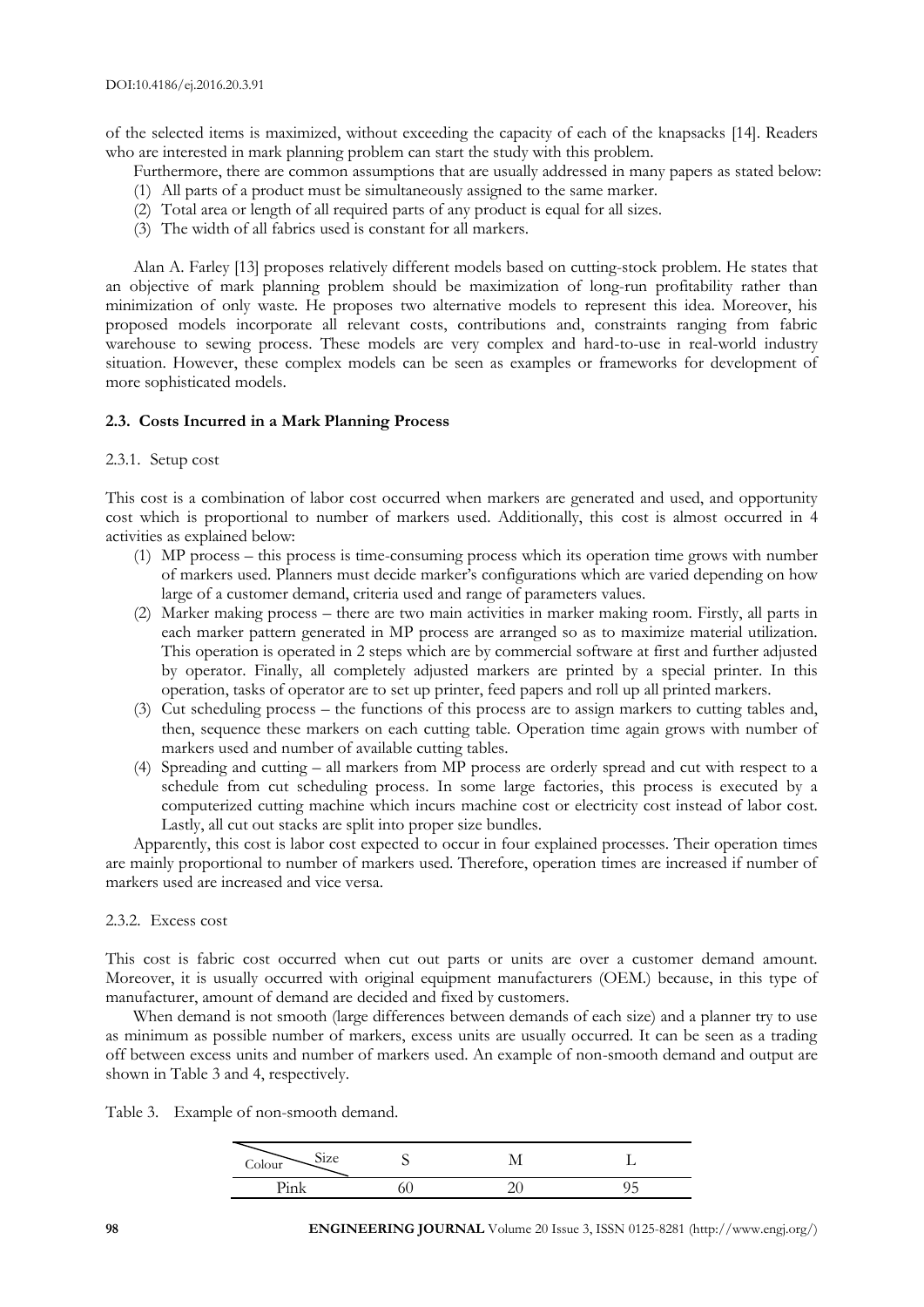|  | Table 4. Output of non-smooth demand (excess). |        |         |     |
|--|------------------------------------------------|--------|---------|-----|
|  | Marker no.                                     | Colour | Pattern | Plv |

From Table 4, 60 S, 20 M, and 100 L are produced. As a result, five excess units of size L are occurred. However, these excesses can be eliminated by adding a new marker to the output in Table 4 as shown in Table 5. This can be seen as trading off between excess cost and set up cost which can be happened if it is worthwhile.

1 pink S-M-L 20 2 pink S-L-L 40

Table 5. Output of non-smooth demand (no excess).

| Marker no. | Colour | Pattern |    |
|------------|--------|---------|----|
|            | pink   | S-M-L   |    |
|            | pink   | S-L     | łU |
|            | pink   |         |    |

#### 2.3.3. Material cost

This cost is the cost of total fabric used which is the main material of all garment products. The difference between this cost and excess cost is that, in excess cost, only over-demand parts are seen as cost whereas material cost concerns all fabrics used which includes demand parts, excess parts, waste fabrics and allowance in both tails of markers.

In industrial situation, most planners believe that the total fabrics used can be reduced by combining small size units with large size units. Small size units will be inserted to gaps between large size units. Specifically, this phenomenon always happens with complex products, e.g. shirt, suit, and etc, because these products comprise of parts with various sizes.

With emphasis on this cost, planners try to use combinations of parts or units that result in minimum amount of fabrics used. In many researches, they firstly generate a set of possible combinations and, subsequently, try to select a subset of combinations that both satisfy a customer demand and result in minimum fabrics used.

#### 2.3.4. Machine cost

Machine cost is an electricity cost occurred in a cutting process. Moreover, this cost is proportional to the length of fabric used to satisfy each customer demand. Generally, this length is proportional to demand volume. Hence, machine cost is also proportional to demand volume. In large factories, it is worthwhile to use computerized cutting machine instead of operators. Two main reasons are 1.machines can operate faster than operators and 2.it has higher accuracy than operators. The disadvantages of using machine are 1.this machine is relatively expensive and 2.skill operators are required to control this machine. In practical situation, it can be seen as trading off between labor cost and machine cost.

#### **3. The Major Characteristics of Garment Industry**

From industrial survey and review of many mark planning papers, four major garment characteristics are found to be most important. These four characteristics are directly related to four main sources of costs in mark planning process as stated below:

- (1) Number of markers used is proportional to amount of demand volume. This means high demand volume can result in large number of markers used.
- (2) A possibility of excess parts to occur is related with variation of demand between sizes. This means high variation of demand between sizes can cause number of excess parts.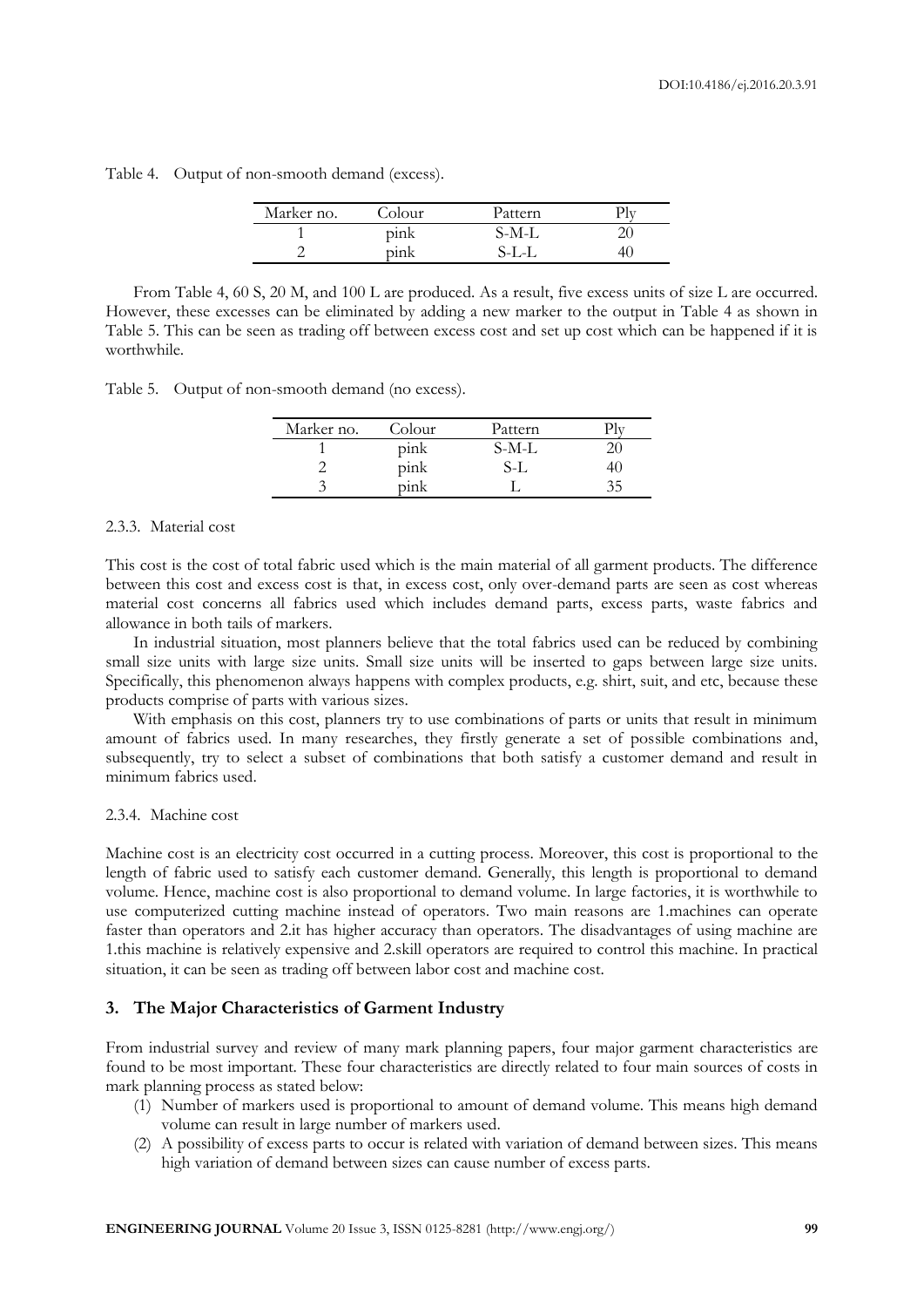- (3) The price of fabric is directly related to both cost of excess occurred and cost of total fabric used for each customer order. If the price of fabric is relatively low, both previously mentioned costs can be dominated by other relevant costs and vice versa.
- (4) In many researches, amount of fabric used for each marker can be additionally reduced by combining small-size parts with large-size parts. Small-size parts will be inserted into gaps between large-size parts. This means when number of parts per unit of product is high, amount of fabric used can be possibly reduced.

Manufacturers that have different combination of characteristics emphasize on or incur different combination of costs. Subsequently, manufacturers incurred different combinations of costs should emphasize on different points in generating and using markers. The 4 major characteristics of garment industry are described as follows.

#### **3.1. Demand Volume**

This character is referred to the amount of units in customer orders which the manufacturer usually receives. This amount of demand can be varied depending on scale and type of manufacturers. For example, it can be 20-100 units for manufacturers in fashion industry or it can be 5,000-10,000 units for mass production manufacturers.

As stated earlier, MP process is to determine set of markers used to satisfy a customer order. However, each marker can contain limited number of parts or units with respect to the area and ply height constraints. Therefore, number of markers used is proportional to amount of units in a customer demand which means more markers are needed when an order is larger.

In some cases, when amount of demand units are relatively high, such as in mass production, large number of markers will be used which result in high set up cost occurred. In situation like this, set up cost will probably dominate other relevant costs. Accordingly, other costs except set up cost can be neglected from the consideration.

Moreover, in large-size factory where customer demands usually come in huge lot size, a manual spreading and cutting method may be replaced with a computerized cutting machine. With a computerized machine, markers can be spread and cut faster and more accurate than a manual method. Therefore, set up cost occurred in a manual method becomes electricity cost in a computerized method.

Finally, demand volume can be categorized into two levels as described below:

- (1) High demand volume in this level, customer demands usually come in large-size lots. Additionally, these amounts of demands often occur in mass production factories [15].
- (2) Medium demand volume in this level, customer demands usually come in medium-size lots. Moreover, these amounts of demands often occur in medium size factories.
- (3) Low demand volume in this level, customer demands usually come in small-size lots. Furthermore, these amounts of demands often occur in fashion product factories which are very small compared to the factories in level 1 and 2.

#### **3.2. Variation of Demand Between Sizes**

In this research, a demand variation is referred to a distribution of demand quantity to all required sizes of each customer order. As stated previously, many parts or units must be combined together to generate markers, However, if the distribution of that demand is not smooth, some combinations can inevitably cause excess parts or units. Roughly, an amount of excesses depends on a degree of non-smoothness of the considered order. Obviously, this character is strongly related to a possibility of excess to occur. A smooth demand pattern has less possibility of excess to occur whereas a non-smooth demand pattern can result in many inevitable excesses. With a non-smooth demand, excess cost should be incorporated into an objective function. Moreover, a non-smooth demand also directly effects to marker generation process. It is harder to decide marker pattern and ply height of each marker. With unit excess cost higher enough, number of markers used can be increased to trade-off with reducing in excess cost.

From industrial survey, this non-smooth demand usually takes place when customer repeatedly orders the same order again and again. Moreover, this non-smoothness is more effective when combining with the attempt of planners to minimize number of markers used or set up cost. In this situation, sizes that have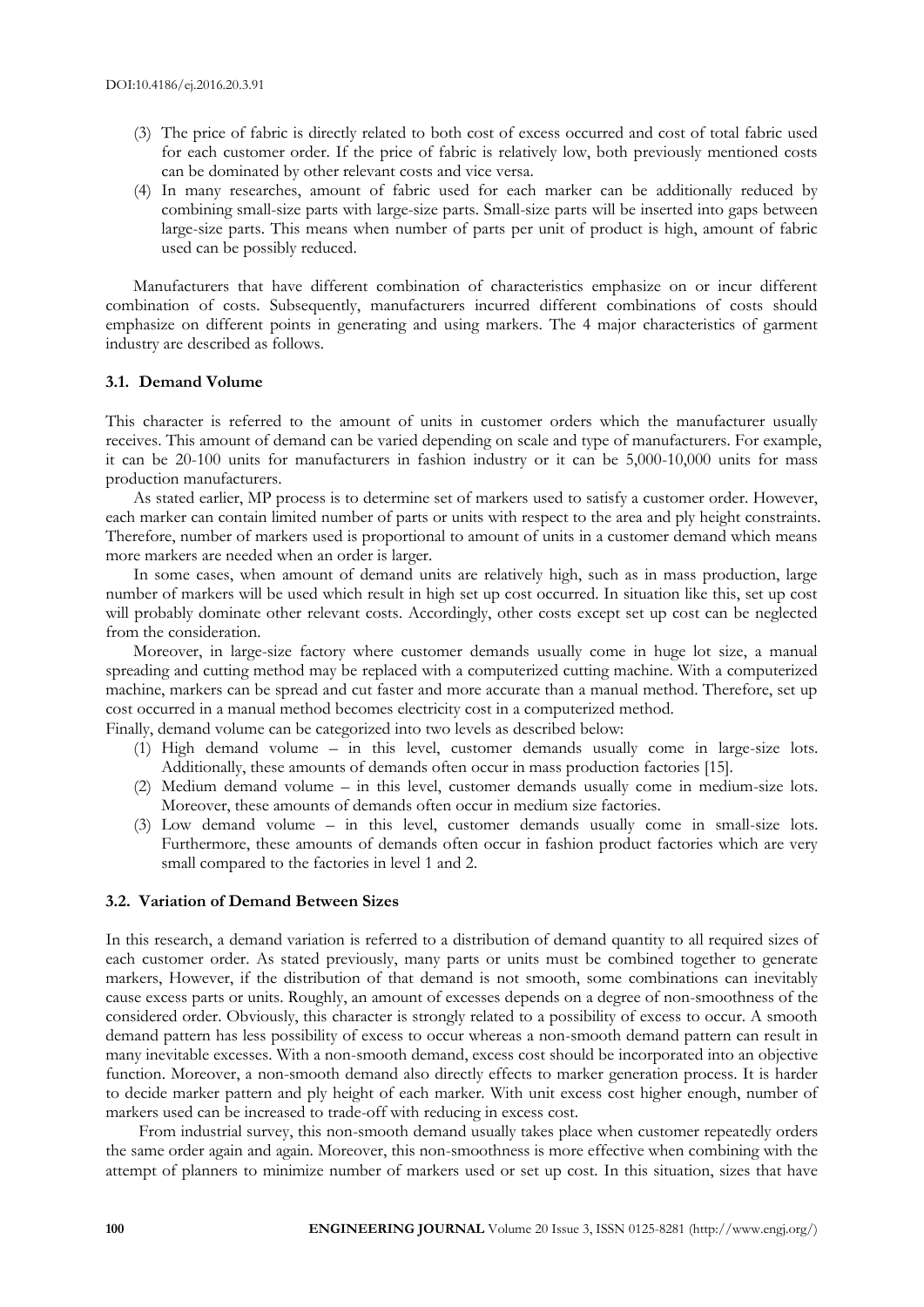different demand quantity may be assigned to the same marker if their combination can increase material utilization. The demand variation can be divided into 2 types as follows.

- (1) A smooth demand—in this group, differences between demands of each size are relatively small compared to amount of demand in all sizes. Additionally, the quantity of demand of each size is approximately close to the averaged value of all demands from all sizes. Marking plans generated from such demands tend to have lower excesses. Therefore, this smooth demand pattern insignificantly affects to mark planning cost.
- (2) A non-smooth demand—in this group, differences between demands of each size are large compared to amount of demand in all sizes. The quantity of demands of all sizes are fluctuate which certainly increase a possibility of excess to occur in marking plan. Marking plans generated from such demands tend to have higher excesses. Obviously, this non-smoothness can significantly increase a possibility of excess to occur.

#### **3.3. The Price of Fabric Used**

In garment industry, there are variety types of fabric with respect to their price. This characteristic focuses on the price of fabric used by manufacturers. However, prices are categorized into two groups, namely, high fabric cost and low fabric cost. Additionally, the words 'high price" and "low price" are referred to high and low price when compared to the level of labor cost in the considered companies.

As stated previously, fabric is the main material for producing any garment. Obviously, price of fabric and material cost are strongly related to each other. For manufacturers who use high price fabrics, material cost in terms of both excess and all fabric consumption plays important role in total cost calculation. A high price fabric increase a value of both total fabric used for all demand and amount of fabric used for excess parts. This will make material cost and excess cost more important. Therefore, they should be incorporated into an objective function. Additionally, in situation where demand is very low and the price of fabric is relatively high, fabric cost in terms of both material and excess cost can dominate all other relevant costs.

- (1) High fabric cost—in this group, a unit fabric cost is relatively high compared to a unit labor cost. Obviously, manufacturers have to pay attention to both amount of fabrics used and number of excesses occurred. Therefore, a material cost should be included in the objective function. Manufacturers in this group usually produce well-known brand name products such as item in fashion industry, product of ADIDAS, NIKE and etc.
- (2) Low fabric cost—in this group, a unit fabric cost is small compared to a unit labor cost. Hence, a material cost can be neglected from the consideration. Manufacturers in this group usually produce low price products.

## **3.4. Number of Parts Per Unit of Product**

There are variety of products such as outwears, underwear, headwear, footwear, belts, ties and etc. Each product can be different in style, color, type of fabric used, shape, number of parts required and etc. Even in the same product, there can be many differences depending on designers and customers.

This characteristic focuses on a complexity of product with respect to their number of parts required and the variety of their shapes and sizes. Products with a large number of parts with high variety of shapes and sizes are classified as complex products whereas products with a small number of parts with low variety of shapes and sizes are seen as simple products. Examples of complex products are man and woman shirt, suit and etc. Examples of simple products are t-shirt, shorts, pants and etc.

Generally, complex products consist of a large number of parts with variety of shapes and sizes which can be combined together to generate markers efficiently. Especially, when small parts are combined with large parts, some small ones can be inserted into gaps between large parts. As a result, amount of fabric used in terms of total area or total length can be reduced. Apparently, this characteristic is directly related to total amount of fabric consumption and, subsequently, to material cost. With simple products, total fabric used has small chance to reduce whereas, with complex products, total fabric used has higher chance to reduce. Obviously, with complex products, material cost has a room to improve. Therefore, this cost component should appear in an objective function. Two types of products are explained as follows: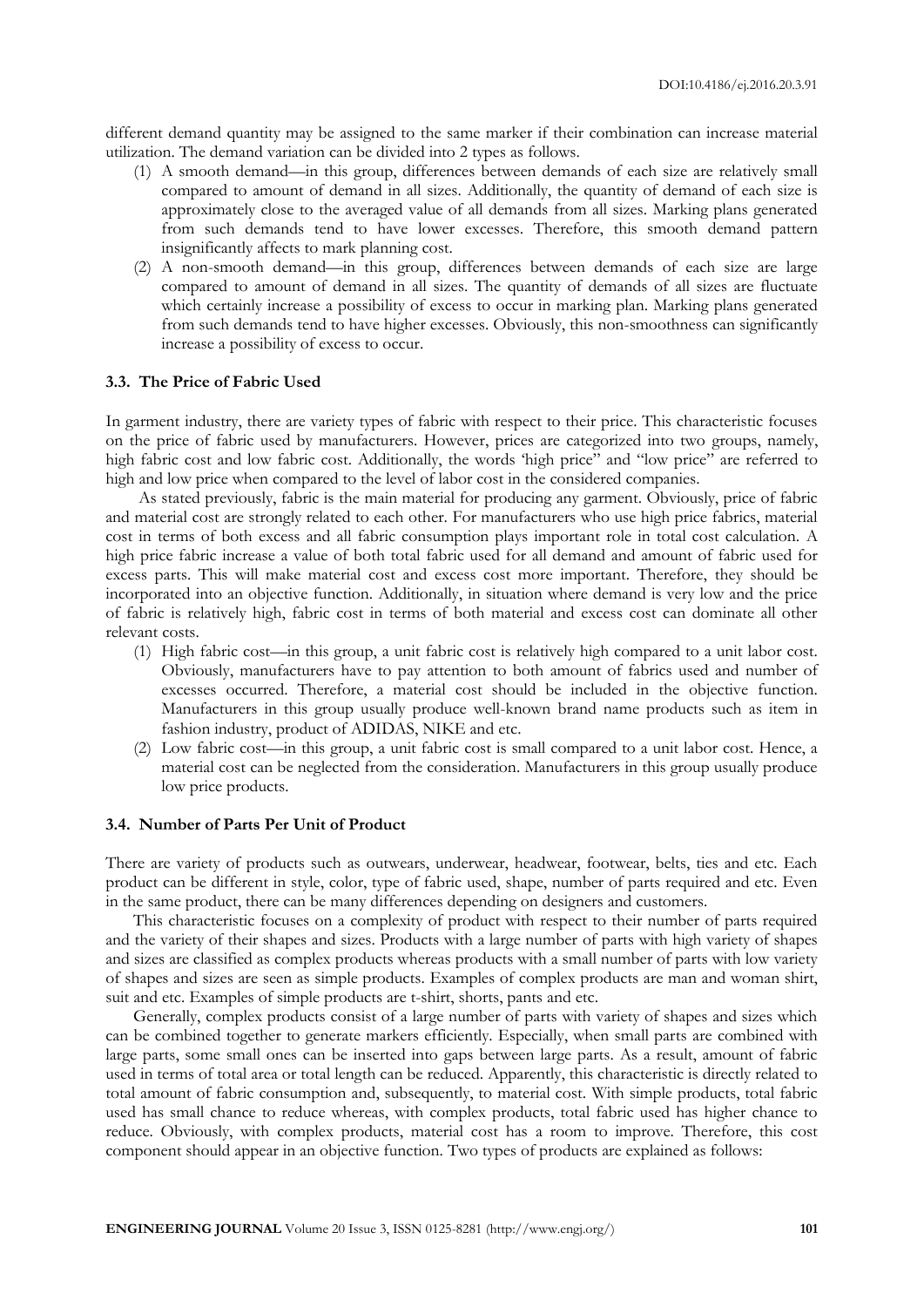- (1) High number of parts products in this group consist of many parts which are varied in size or area of fabric required and shape of parts. Therefore, small parts can be inserted into the gaps between large parts to reduce total amount of fabric used.
- (2) Low number of parts products in this group consist of a few parts which mostly are large parts. Hence, insertion between parts is difficult to happen.

As explained before, these characteristics are certainly related to costs incurred in mark planning. Thus, in section 5, the relationships between these characteristics and the objective functions found in literatures are clearly described.

#### **4. The Review of Mark Planning Papers**

In this section, mark planning papers are summarized and presented by five model components. In each model component, important details are explained clearly. The first component, objective function, there are four major objectives found. The second component, constraint, a set of standard mark planning constraints is described. Moreover, additional constraints addressed in some papers are also explained. The third component, model formulation, there are many types of model used to formulate this problem ranged from nonlinear model to linearized model. The fourth component, solution approach, these approaches can be divided into two broad groups with respect to their purpose of use. The first group is relaxation methods and the second group is optimization methods. The last component, performance measurement, there are 2 important issues which are sources of problem instances and lower bounds.

#### **4.1. Objective Function**

There are four major objectives found which each objective function composes of a set of costs. The first objective function is minimization of set up cost. This objective is represented in three forms which are all nearly the same in meaning. Firstly, it is directly represented in the form of minimum number of markers or lays used [16-18]. When numbers of markers are tried to minimized, number of units in each marker should be maximized. Therefore, the second form is maximum number of units in each marker [3, 19]. Naturally, mark planning is an iterative process which each iteration try to satisfy a customer demand with a generated marker. Hence, to minimize number of markers used, each iteration should generate a marker that can maximize number of eliminated pieces from a work order [2].

However, these three objective functions are probably different when using. Fister et al. [20] argue that "maximizing number of eliminated pieces at each step does not lead to a minimum number of markers or lays to cover the work order". Therefore, using minimum number of markers as objective function has more chance of leading to the desired target.

The second objective function is minimization of set up plus excess cost [10, 21, 22]. At first, the objective is to minimize these two costs simultaneously but this objective is difficult to solve. To simplify this difficulty, in [10, 21], they use mathematical equation to calculate the minimum number of markers used to satisfy a customer demand. Subsequently, they fix a number of markers in model to this minimum number. The objective function of these papers is reduced to minimize only excess cost. Furthermore, this excess cost is represented in the form of a number of units produced which is used to show the attempt to minimize the gap between produced quantity and demand quantity. Especially in [23], the authors add an objective component that is used to represent a variation of due date in each marker. This objective component is in the form of standard deviation of due date of each marker. When this time based component is added to the objective function, the original problem becomes a multi-objective problem which is harder to solve.

The third objective function is minimization of material cost. The important assumption of most papers in this group is to assume that a fabric width is constant. So, minimization of fabric area used is equal to minimization of total fabric length used [9, 24]. This objective function is used based on the insertion effect. This effect state that small-size parts can be inserted into gaps between large-size parts when they are assigned to the same marker. Subsequently, an amount of fabric used can be reduced. With this objective, planners try to combine different parts with various sizes into one marker. However, in [25], set of fabric rolls with different widths are used. This paper implicitly assumes that the total length of fabric used to satisfy demand is constant no matter what patterns are used. In this case, the total amount of fabric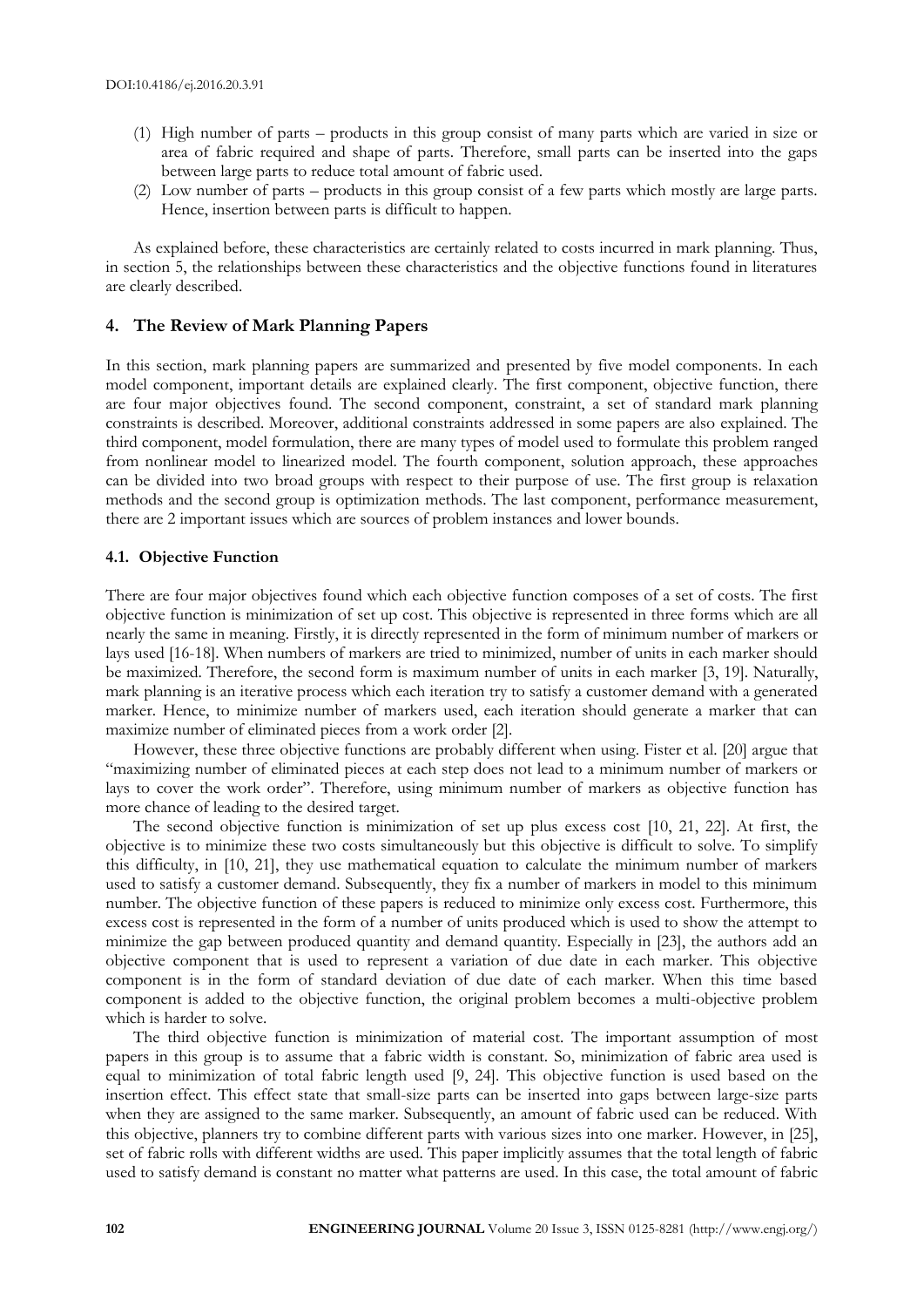used can be reduced by trying to use a smaller width fabric rolls first. Moreover, a number of fabric rolls with each width is restricted to certain number.

The fourth objective function is minimization of set up plus material plus machine cost. The objective function in this group is divided into two subgroups which are 1.including machine cost and 2.not including machine cost. In the first subgroup, including machine cost, an objective function consists of material cost, set up cost, and machine cost [19]. As explained before, a machine cost is referred to an electricity cost occurred when using a computerized cutting machine. Moreover, this cost is proportional to length of fabric used for all markers. In the second subgroup, not including machine cost, an objective function consists of material cost and set up cost [11, 12, 16]. In this group, there are three forms of objective function found. Firstly, in [26], the author assumes that an amount of fabric used per lay is minimized when number of units/lay are maximized. Therefore, numbers of units/marker are fixed at maximum and, subsequently, fabric or material cost is eliminated from the objective. Secondly, in [12], the initial objective function is to minimize total cost composed of fabric cost, spreading cost, cutting cost, and increased marker making cost. In developing solution approach, the authors assume that fabric cost which is proportional to fabric length used is the most important cost. Cost components that don't relevant with the fabric length are eliminated from consideration. Therefore, only fabric cost remains in the objective function. Finally, in [20], the authors state that minimizing preparation cost which consists of minimizing material consumption, marker making cost, spreading and cutting cost is the most important in mark planning process.

In the development of new data systems that can efficiently collect data through a whole production line and subsequently, transform it into useful information. A collaborative planning concept can be applied to garment production line. With this concept, information such as due date, constraints and, etc, from downstream processes can be delivered to upstream processes. As a special case of applying this concept, due dates which is time information from cutting, sub-assembly and, assembly process can be included into mark planning process. In this case, a time-based objective component will be added to a single cost-based objective. Hence, an original single objective mark planning will become a multi-objective mark planning problem.

In the future when economic situation is improved, customers tend to require high quality fabrics which are relatively expensive. Such situation makes a material cost more important than any other relevant costs. As a result, excess and material cost can dominate other costs occurred in generating and using markers.

#### **4.2. Constraint**

Almost papers [3, 9, 12, 18–24, 26] used only a set of basic constraints addressed in the basic mark planning model as shown in section 2.2. However, in [16, 17], they add a constraint that allows no excess to occur. To simplify the problem, Fister et al. [2] add an additional constraint used to represent a restriction on the maximum number of sizes allowed on each marker in each iteration. This constraint help reduce number of feasible solutions and amount of computation time. Lastly, in [27], a constraint used to limit an available time for cutting a set of markers is applied. This constraint expresses that a summary of preparation, spreading, and cutting time must be less than or equal to a demand time from a sewing process. Degraeve et al. [10] constrain on minimum number of stencils used for each size and lower, upper bound on number of stencils needed in one pattern to reduce number of pattern variables. As a result, when numbers of pattern variables are reduced, an amount of computation time is also reduced. In [23], a set of soft constraints which are used to express target goals in multi-objective problem is added.

With standard cutting equipment, i.e. hand knife and band knife, both lower and upper allowable ply height must be restricted. However, with laser cutting machine which is a new trend for garment industry, only upper allowable ply height must be included. This laser cutting machine can cut even one ply marker. Consequently, a solution search space is larger which results in larger number of alternative solutions. Nevertheless, a computation time is also significantly increased.

In [25], a constraint on the fabric stock available for each width is used to restricted number of fabric rolls of each width that can be selected.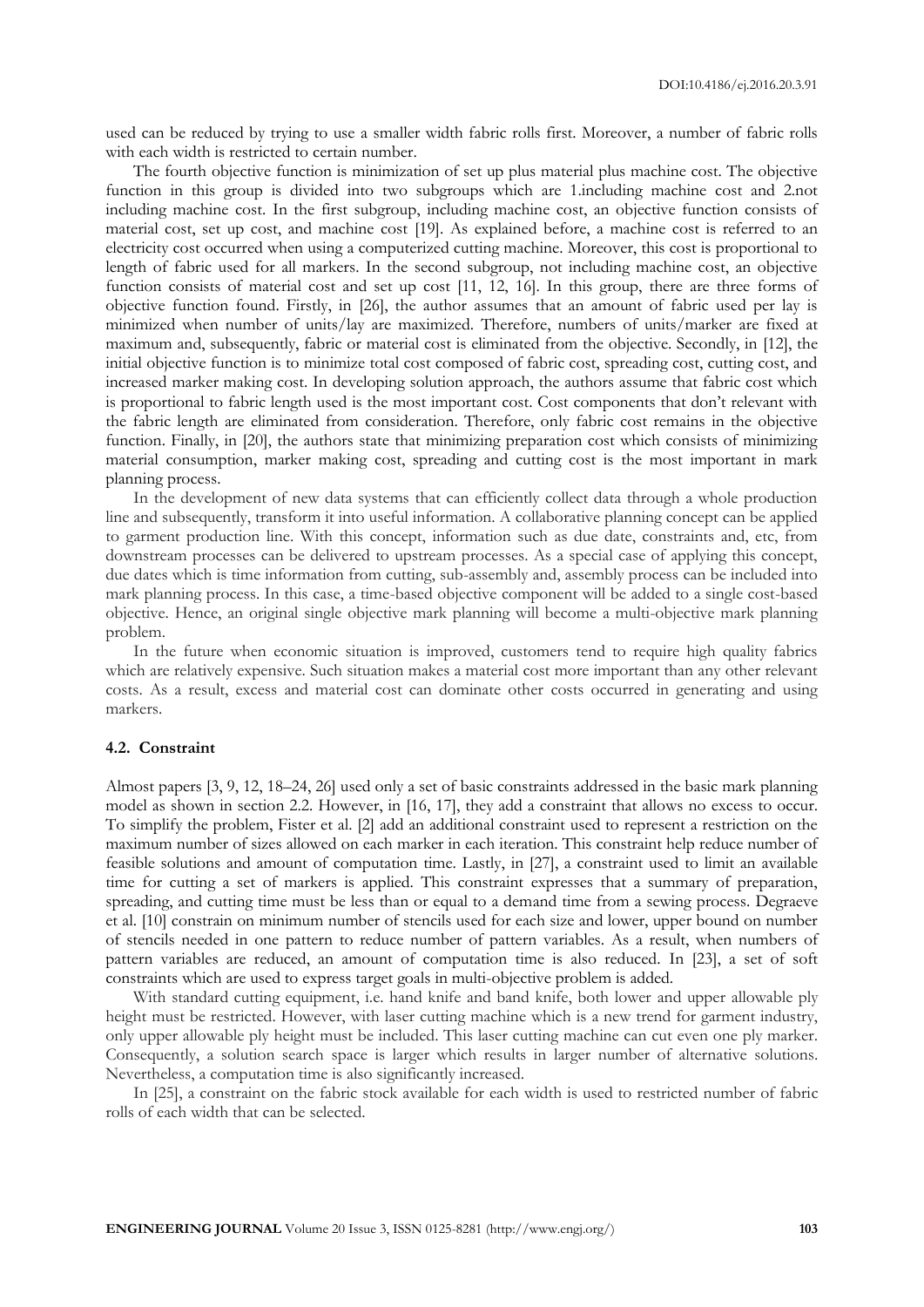## **4.3. Model Formulation**

Most of reviewed papers [2, 3, 9, 10, 16-18, 20–22, 24, 26, 27] are done based on the basic mark planning model. This model is in a type of integer nonlinear programming (INLP) which is relatively hard to solve. Nonlinear terms appeared in both objective and demand satisfaction constraints are the product of pattern or stencil assignment variable and ply height variable. To eliminate these nonlinear terms, Jacobs-blecha et al. [12] use the variable substitution method which substitutes the nonlinear terms with a variable  $z_i$ . Obviously, value of a variable  $z_i$  is either 0 or a ply height of lay j. One important thing making this method work is that they use pattern assignment which generates all possible patterns outside the model. Apparently, these possible patterns are seen as only input of the model While in [21], they state that additional to nonlinearity, an area limitation constraint which is in a type of knapsack constraint makes the problem more complicated. To cope with the nonlinearlity, they use the variable discrete expansion which allows them to linearize the product of variables  $a_{ii}z_i$  (number of units produced in each marker) by defining an additional set and variable. To cope with the knapsack constraint, they choose to reformulate to the network formulation. Many constraints are introduced to maintain the meaning of the original problem. In [2], the original mark planning model is transformed into knapsack model which known to be NP-hard problem [3]. Subsequently, they use knapsack-based concept to develop two heuristics to solve the transformed problem.

Degraeve et al. [10] tackle a difficulty in the original model by presenting 2 alternative models. In the first alternative, two decision variables are introduced, namely,  $a_i p_i$  (binary) and  $v_i p_i$  (integer). The major concept of this model is to assign size to empty positions in a marker and decide number of plies of that marker. Furthermore, this model is linearized by adding three new constraints into the model. To eliminate a vast amount of feasible solutions, they develop two sets of constraints that impose an ordering of sizes both within each pattern and across patterns. In the second alternative, two decision variables are introduced, namely,  $y_{(i_1,...,i_q)}$  (binary) and  $z_{(i_1,...,i_q)}$  (integer). The objective of this model is minimum total production. The major concept is to create possible patterns outside the model and use them as input to generate markers. Subsequently, each pattern is selected and numbers of layers of this pattern are decided.

# **4.4. Solution Approach**

There are 2 types of methods used in solving this problem as shown in Table 6. Firstly, relaxation methods, the major purpose of methods in this group is to simplify the original problem. These methods try to relax or redefine decision variables or reformate the original problem to an easier-to-solve problem. Nevertheless, the simplified problems must keep the meaning of the original problem as much as possible. Secondly, optimization methods, the major purpose is to search for the best solution or good solution or a set of feasible solutions for the original problems or the simplified version. Some papers use both methods together while others used only solving method.

Table 6. The summary of solution approach methods.

| The relaxation method                    | The optimization method        |
|------------------------------------------|--------------------------------|
| 1. The variable discretization.          | 1. The enumerative approach.   |
| 2. The variable substitution.            | 2. The mathematical method.    |
| 3. The network or dynamic reformulation. | 3. The heuristic approach      |
| 4. The elimination by assumption.        | 4. The meta-heuristic approach |
| 5. The knapsack problem reformulation.   | 5. The hybrid approach.        |

The relaxation methods are clearly explained in sub-section 4.1 and 4.3. Hence, this sub-section will dedicate only to the optimization methods.

To solve this problem mathematically, they firstly transform or reformulate the original model as explained in sub-section 4.3 into easier-to-solve model. Degraeve et al. [10, 21] try to mathematically solve this problem with three different models. Moreover, these three models are based on three different modelling concepts. The details of these three models are described previously in sub-section 4.3.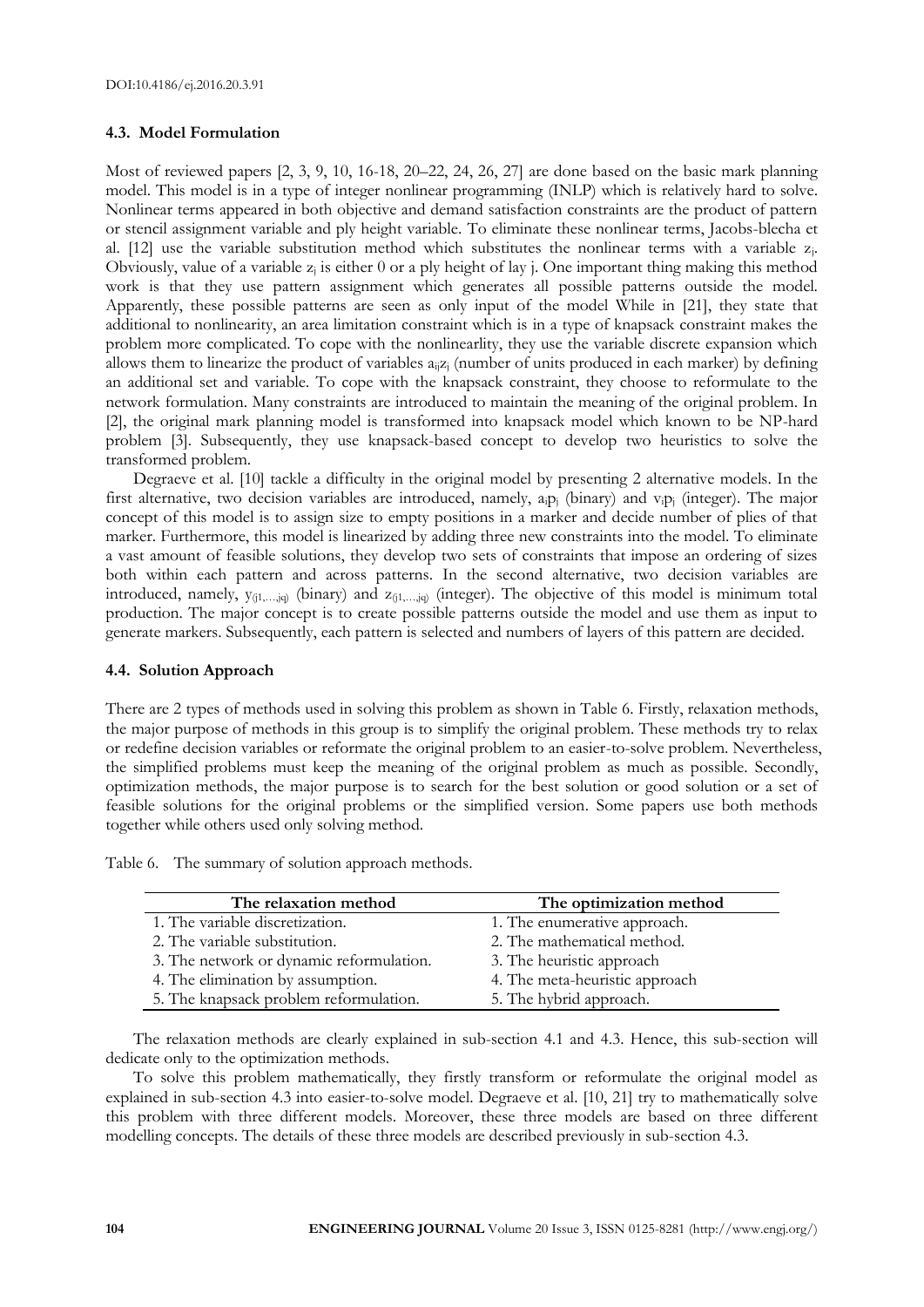The basic five heuristics based on constructive concept are developed in [9]. The first four algorithms (H1-H4) are inspired from rule of thumb used by experts of the garment industry whereas the last algorithm (H5) is a random search which randomly generates a set of markers satisfying demand orders.

Rose et al. [16] propose an enumerative approach based on branch and bound concept. The developed solution approach composes of two stages. Firstly, generating partitions, minimum number of markers and all possible combinations of plies for a set of full markers are calculated. Hence, output of this stage is a set of alternative empty markers. Secondly, all possible combinations are tested one by one to search for the best solutions. In this stage, branch and bound search tree is used to test each combination. There are two search strategies employed which are style distribution tree and marker filling tree. Any solutions that can completely branch to the last node are classified as feasible solutions. Jacobs-blecha et al. [12] develop three greedy heuristics to solve the transformed problem. Firstly, saving heuristic, assign size combination to a lay on the basis of the fabric saving achieved by combining them into one section. Secondly, cherry picking heuristic, build lays by combining certain sizes based on the best utilization of fabric. This algorithm picks the first and second most numerous quantity in the remaining order and places them in unfulfilled lays. Lastly, improvement heuristic, take a current solution and try to improve it by exchanging sizes in different sections or by combining existing sections into one section. Fister et al. also develop a greedy heuristic which its steps are 1.order the sizes in the work order, 2.pick the sizes one after another and 3.put them into the marker until reaching the maximum number of sizes (m<sup>k</sup>). Furthermore, this heuristic orders the sizes based on Cauchy-Schwartz inequality. In [23], decomposition concept is used to tackle this multiobjective problem. This concept tries to decompose the original problem into a set of smaller sub-problems. Subsequently, these sub-problems are sequentially solved to achieve a final solution corresponding with the original problem. The difficulty of using this concept is how to keep the core meaning of the original problem.

Genetic algorithm or evolutionary algorithm is a very popular meta-heuristic used in this area. Filipi et al. [19] develop two heuristics based on evolutionary algorithm (EA). Firstly, an EA with penalty function – the concept is to assign lower fitness value to invalid solutions. As a result, fitness function in this approach is determined by subtracting the penalty term from the original objective function. Moreover, there are three types of penalty functions, i.e. logarithmic, linear and quadratic which are different in the growth rate of penalty. Secondly, an EA with repair function – the concept is to repair invalid solutions and, then, evaluate their fitness function again. Moreover, there are three repairing approaches used, i.e. heuristic, greedy and random. Martens [22] proposes two genetic algorithms (GA1 and GA2) based on two model which are integer nonlinear programming model (INLP) [21] and integer programming (IP) [10]. For GA1 (GA. based on the INLP. model), the penalty function consist of the amount of overproduction cost plus the amount of underproduction cost. Moreover, a dynamic penalty policy that regularly updates the penalty for demand underproduction is applied. For GA2 (GA. based on the IP. model), the penalty function compose of only the amount of overproduction cost. The next important issue is how to develop GA operators, for GA1, the authors use a uni-crossover operator together with a classic mutation operator. For GA2, an enhanced, schemata based one-and two-point crossover operator and a dynamic adaptation mutation are used. Furthermore, to boost up performance, auxiliary heuristics are developed for both GA1 and GA2. For GA1, a simple hill climbing algorithm is applied while for GA2, a network algorithm called "a flow redirection algorithm" is used. In [9], their initial population of individuals is a set of feasible solutions to CT which are generated with constructive algorithms H1-H4. In this approach, the best local position method (BLP) is used to assess the minimal length of every new or modified section.

Wonk et al. [27] propose two encoding methods which correspond with two different binary strings. Fister et al. [20] propose a hybrid self-adaptive evolutionary algorithm for marker optimization. To solve the problem, firstly, candidate solutions are randomly generated. All these solutions are either improved or repaired by the three modes of repairing, i.e. heuristic, random and greedy. The developed algorithm has 6 essential components as, i.e. representation of individuals, evaluation of the objective function and local search improvement, the population model, parent selection, mutation operator and neutral survival selection. Another variation of GA-based approach is presented in [3]. They develop a canonical GA approach which is a popular stochastic search technique. Moreover, their GA is divided into three major topics. Firstly, encoding chromosomes, a candidate solution or a size ratio will be encoded as an integer string to form a chromosome. Secondly, selection, the selection policy employed a combination of the roulette wheel selection and the elitism strategies. This combination can ensure higher fitness chromosomes become parents of new chromosomes. Lastly, cross over and mutation operations for mating chromosomes – uniform order based crossover method was used to execute crossover operation. Mutation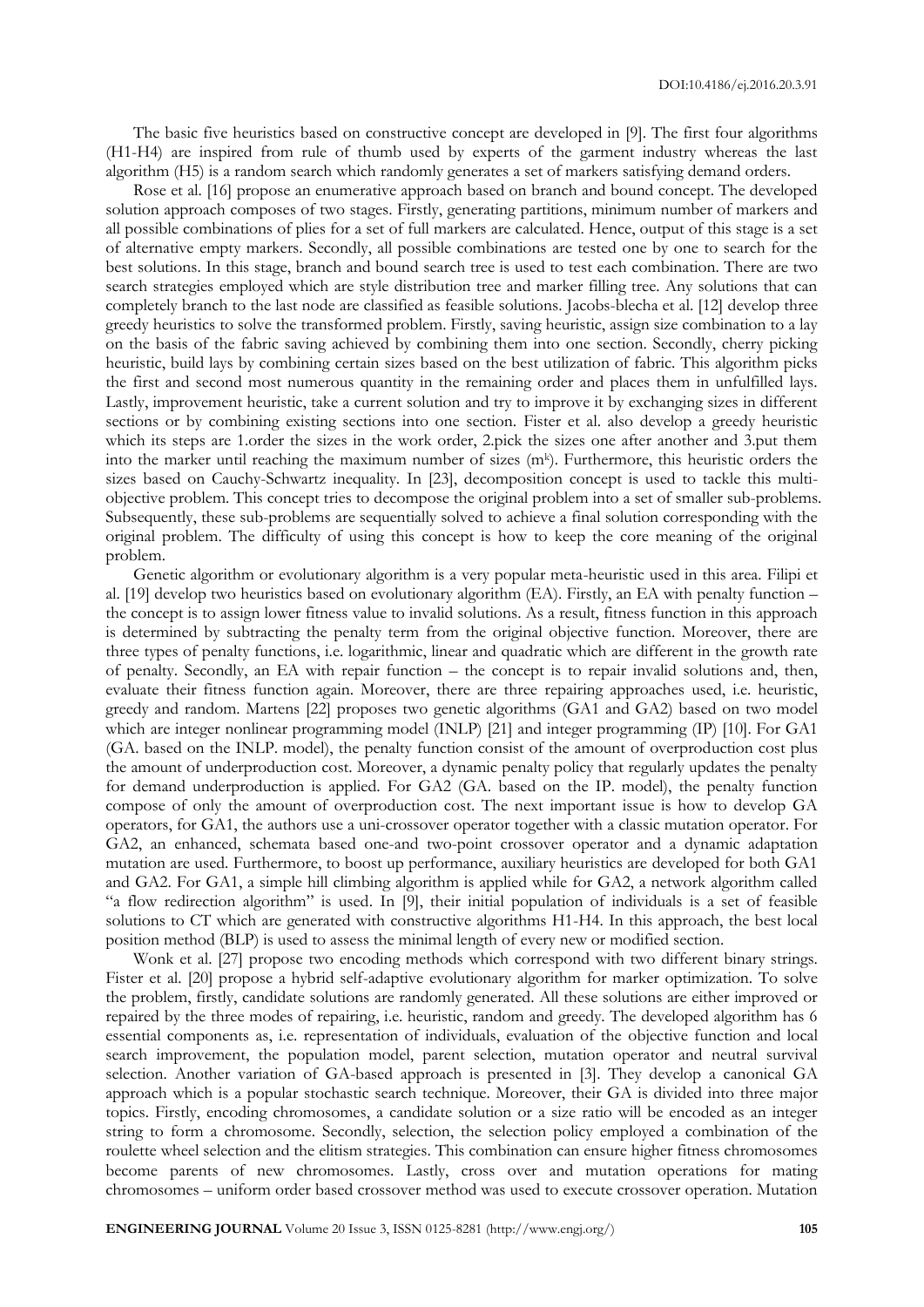operator is equipped to search global optima in the solution space with the mutation probability equal to 0.1.

Simulate annealing (SA) which is a flexible and robust stochastic search is applied in [9]. This approach starts from an initial solution and, then, moves to a neighbor in hope of further improving the current solution. Furthermore, there are two types of neighbor with respect to the objective function value that are a neighbor that can improve the objective value and vice versa. This iterative process continues until the stopping criterion is reached. In this research, the SA process is stopped after three successive plateaus without improvement of the current solution.

In hope of solving this problem more efficient, many combined GA are developed. In [17], the hybrid approach which is a combination of of a conventional heuristic method and a standard GA. The aim of combining these two methods is to reduce number of initial populations and also amount of execution time. At first, they use a conventional heuristic to generate a suggested size ratio which will be used as encoding mask string in generating initial population for GA. With this encoding mask string, number of initial populations represented as chromosomes will be reduced. Okuno et al. [24] propose a genetic annealing (GAn) method which is a combination of a genetic algorithm (GA) and a simulate annealing (SA). At first, GA is used to generate solutions with the best possible fitness value. Subsequently, SA Which is a local search concept is applied to improve the solutions. In SA Stage, a concept of uphill moves which allows moves from a current solution to a neighbor in hope that it leads to a minimal cost one. M'Hallah et al. [9] also develop a genetic annealing (GAn) method. This approach can be seen as a modification of GA because the main structure is based on GA except a replacement strategy and a mutation mechanism. These modifications accelerate the search without leading it to premature convergence and stagnation in local minimum.

In purpose of solving larger-size problem, Deng et al. [18] present the two stages optimization method based on probability search and genetic algorithm to solve cut order planning (COP) problem. The major concept is to decompose the original COP problem into three sub-problems which each sub-problem corresponds with only one decision variable. In the first stage, there are two related sub-problems. The first sub-problem is to determine number of markers or cutting tables. The second sub-problem is used to randomly generate number of layers for each cutting table. In the second stage, sizes combinations are randomly generated for each cutting table based on the solutions from the first stage. The final solutions are feasible with respect to both a maximum allowable cutting table length limitation and a demand satisfaction constraint.

In literatures, there are two assignment units found, i.e. stencil and pattern assignment units. With these two units, all parts required for each produced item are restricted to locate on the same marker. Furthermore, these two units are not only used in academic researches but also used in practice. The reason is mainly related to an intermittently distribute of fabric color. In the future, if a new efficient and effective dying technology which can produce uniformly colour-distributed fabric is developed, a part assignment unit can be an alternative in generating markers. With part assignment unit, all required parts are independently assigned to any generated markers. As described earlier, with this method, there is a great chance to create better fit marker patterns. Hence, a number of markers used and amount of fabric area used are hoped to be reduced with better fit marker patterns.

# **4.5. Performance Measurement**

To measure performance of the developed models and methods, computational experiments must be conducted. There are two major issues in designing experiments.

Firstly, a source of problem instances, there are three sources as follows:

Table 7. Sources of problem instances.

| <b>Sources</b>                                 | Papers                         |
|------------------------------------------------|--------------------------------|
| 1. Problem instances from real-world industry. | $[2, 3, 9, 12, 17, 19-21, 27]$ |
| 2. Problem instances from program generating   | [22, 26]                       |
| 3. Problem instances from other papers         | 19.161                         |

Secondly, a lower bound, there are 4 types of lower bound used to compare as follows: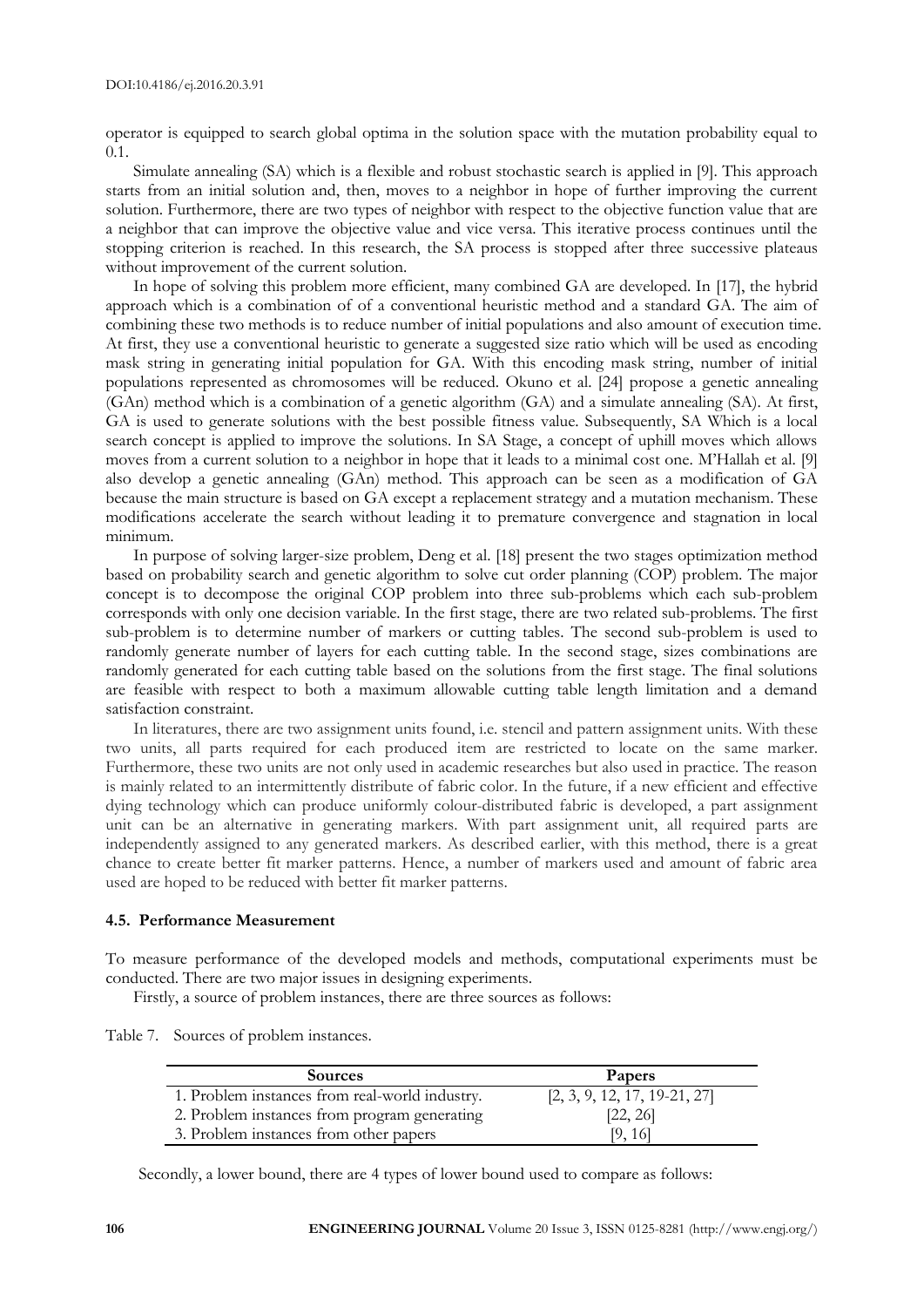Table 8. Types of lower bound.

| Type of lower bound                                     | Papers                         |
|---------------------------------------------------------|--------------------------------|
| 1. Compare with lower bounds from a commercial software | [3, 9, 12, 17, 19, 24, 26, 27] |
| 2. Compare with lower bounds from other heuristics      | $[10, 12, 17, 19-22]$          |
| 3. Compare with optimal solution                        | [22]                           |
| 4. Compare with solutions from an expert                | [2]                            |

Finally, to facilitate readers, all reviewed mark planning papers are summarized into Table 9 with respect to their objective functions, model formulations and, solution approaches as shown below. In this table, the research papers are arranged with respect to their published years. Furthermore, in model formulation column, the basic mark planning model is referred to the mark planning model presented in section 2.2.

Table 9. A summarization of mark planning papers.

|      |                                                 | Objective<br>function |              |                          |                 |                                                                                        |                                                                     |  |
|------|-------------------------------------------------|-----------------------|--------------|--------------------------|-----------------|----------------------------------------------------------------------------------------|---------------------------------------------------------------------|--|
| Year | Reference                                       | Set up<br>cos t       | Excess       | cost<br>Material<br>cost | Machine<br>cost | <b>Model formulation</b>                                                               | Solution approach                                                   |  |
| 1976 | Howard S. Coff[25]                              |                       |              | $\checkmark$             |                 | The nonlinear mark<br>planning model with<br>the fabric stock<br>available constraint. | A mathematical methods<br>and a branch and bound<br>based approach. |  |
| 1991 | Jane C. Ammons,<br>et.al.[4]                    | $\checkmark$          |              | $\checkmark$             | ✓               | The basic and<br>linearized mark<br>planning model.                                    | 3 heuristic approaches.                                             |  |
| 1997 | Jacobs-Blecha, C., et<br>al.[12].               |                       |              | $\checkmark$             |                 | The linearized mark<br>planning model.                                                 | 3 greedy heuristic<br>approaches.                                   |  |
| 1998 | Degraeve, Z. and M.<br>Vandebroek [21].         | $\checkmark$          | $\checkmark$ |                          |                 | The basic mark<br>planning model.                                                      | A mathematical method.                                              |  |
| 1998 | Rosenblueth,<br>D.A.[26].                       | $\checkmark$          |              | $\checkmark$             |                 | The basic mark<br>planning model.                                                      | A branch and bound<br>based approach.                               |  |
| 2002 | Degraeve, Z., W.<br>Gochet, and R.<br>Jans[10]. | $\checkmark$          | ✓            |                          |                 | 2 alternative models.                                                                  | A mathematical method.                                              |  |
| 2004 | Martens, J[22].                                 | ✓                     | $\checkmark$ |                          |                 | The basic mark<br>planning model.                                                      | Two genetic algorithm<br>approaches.                                |  |
| 2006 | Filipi, B., et al.[19].                         | ✓                     |              |                          |                 | The basic mark<br>planning model.                                                      | Two evolutionary<br>algorithm based<br>approaches.                  |  |
| 2007 | Okuno, H., et.al.[24].                          |                       |              | ✓                        |                 | The basic mark<br>planning model.                                                      | A genetic annealing<br>approach.                                    |  |

**ENGINEERING JOURNAL** Volume 20 Issue 3, ISSN 0125-8281 (http://www.engj.org/) **107**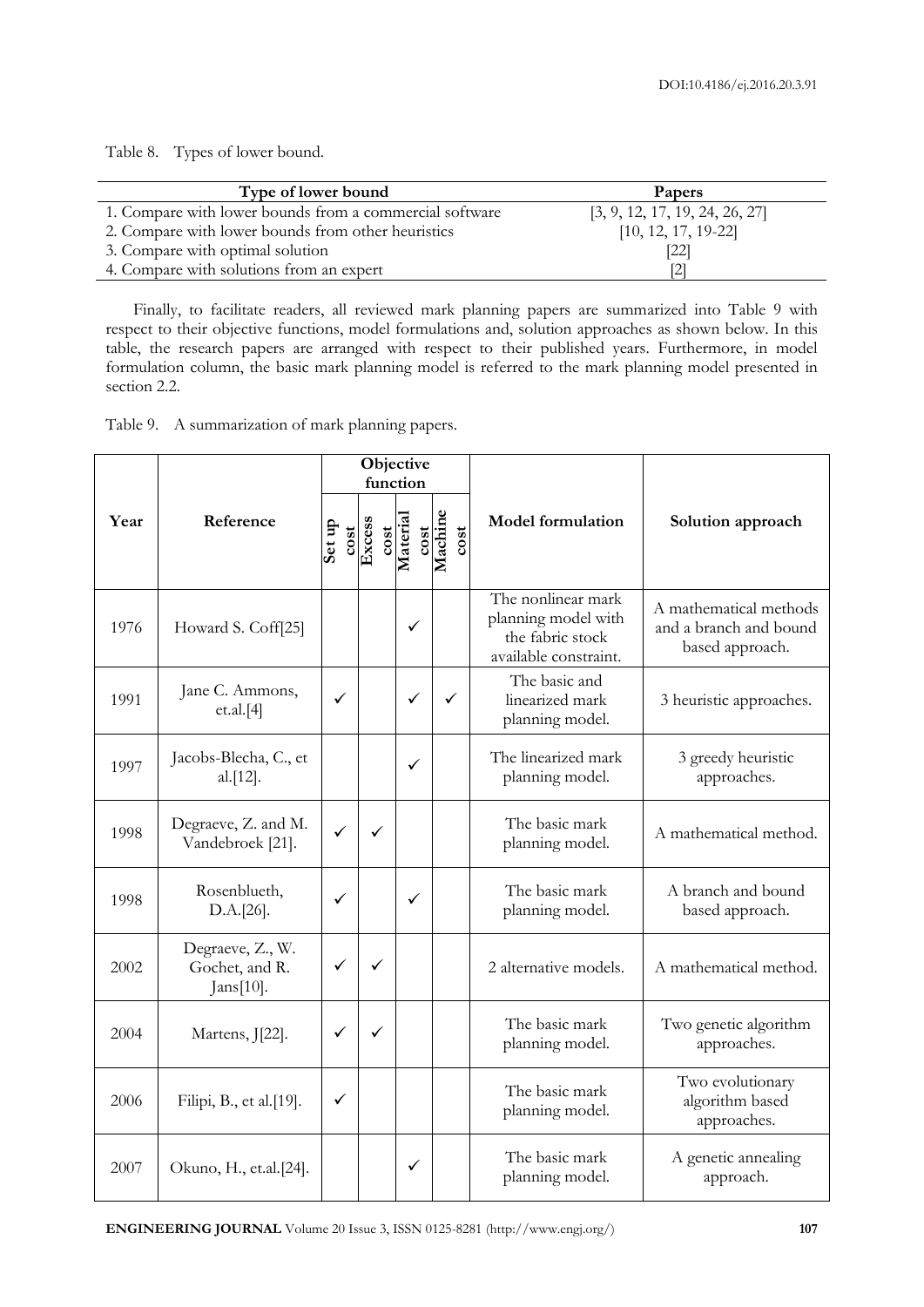|      |                                                                                                                      |                |              | Objective<br>function |      |                 |                                    |                                                                                   |  |
|------|----------------------------------------------------------------------------------------------------------------------|----------------|--------------|-----------------------|------|-----------------|------------------------------------|-----------------------------------------------------------------------------------|--|
| Year | Reference                                                                                                            | Set up<br>cost | Excess       | cost<br>Material      | cost | Machine<br>cost | <b>Model formulation</b>           | Solution approach                                                                 |  |
| 2007 | Rose, D.M. and D.R.<br>Shier $[16]$ .                                                                                | $\checkmark$   |              |                       |      |                 | The basic mark<br>planning model.  | An enumerative<br>approach based on<br>branch and bound<br>method.                |  |
| 2008 | Fister, I., M. Mernik,<br>and B. Filipic[2].                                                                         | $\checkmark$   |              |                       |      |                 | The transformed<br>knapsack model. | Evolutionary algorithms<br>based approach.                                        |  |
| 2008 | Wong, W.K. and<br>S.Y.S. Leung[27].                                                                                  | $\checkmark$   |              | $\checkmark$          |      | ✓               | The basic mark<br>planning model.  | A genetic algorithm<br>approach.                                                  |  |
| 2010 | Fister, I., M. Mernik,<br>and B. Filipic[20].                                                                        | ✓              |              |                       |      |                 | The basic mark<br>planning model.  | A modified genetic<br>algorithm approach.                                         |  |
| 2011 | Deng, H., et al.[18].                                                                                                | $\checkmark$   |              |                       |      |                 | The basic mark<br>planning model.  | The two stages<br>optimization method.                                            |  |
| 2012 | R. P. Abeysooriya,<br>T.G.I.F.[3].                                                                                   | $\checkmark$   |              |                       |      |                 | The basic mark<br>planning model.  | A canonical genetic<br>algorithm approach.                                        |  |
| 2012 | R. P. Abeysooriya,<br>T.G.I.F.[17].                                                                                  | $\checkmark$   |              |                       |      |                 | The basic mark<br>planning model.  | A hybrid approach                                                                 |  |
| 2013 | Puasakul, K. and P.<br>Chaovalitwongse.[23].<br>* due date based objective<br>component is applied in<br>this paper. | ✓              | $\checkmark$ |                       |      |                 | The basic mark<br>planning model.  | A heuristic approach.                                                             |  |
| 2013 | Wong, W.K., S.Y.S.<br>Leung, and Z.X.<br>Guo.[11].                                                                   | ✓              |              | ✓                     |      |                 | The basic mark<br>planning model.  | Evolutionary algorithms<br>based approach.                                        |  |
| 2014 | M'Hallah, R. and A.<br>Bouziri <sup>[9]</sup> .                                                                      |                |              | $\checkmark$          |      |                 | The basic mark<br>planning model.  | Genetic algorithm,<br>simulate annealing, and<br>Genetic annealing<br>approaches. |  |

# **5. The Relationship between Objective Functions and Major Garment Characteristics**

As described previously, all objective functions of mark planning papers found are cost-based objective which can be categorized into 4 groups, namely, 1 set up cost, 2 set up plus excess cost, 3 material cost, and 4.set up plus material plus machine cost.

Important aspects that should be explored are what is the cost driver of each cost component and how they control the value of each cost? From both literature and industrial survey, it is found that the major garment characteristics presented before play the role of cost drivers for all considered costs. Hence, it is worthwhile to study the relationship between each objective function which is a combination of costs and a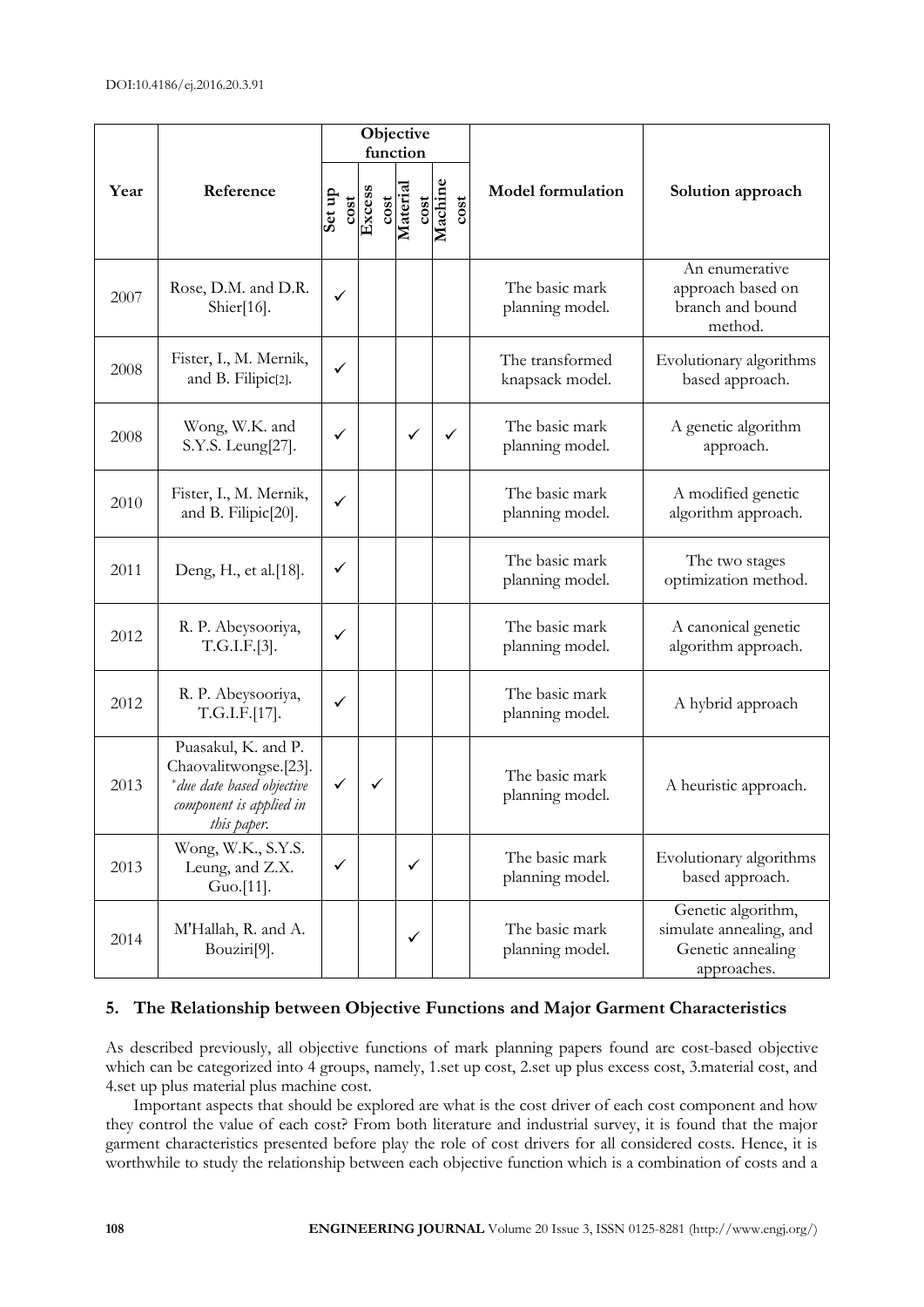set of garment characteristics. In this section, the relationship, how cost drivers control value of each cost, and how to generate mark planning that correspond with each combination of characteristics are presented.

The benefit of this section is to tell readers what are cost drivers for each cost combination. This will help readers successfully control each cost combination. On the other hand, these relations will tell readers what costs are most probably occurred when facing with any combination of characteristics.

|                                                   | <b>Garment characteristics</b> |                                         |                 |                                           |  |  |  |  |
|---------------------------------------------------|--------------------------------|-----------------------------------------|-----------------|-------------------------------------------|--|--|--|--|
| Objective function                                | Demand<br>volume               | Variation of<br>demand<br>between parts | Price of fabric | Number of<br>parts per unit<br>of product |  |  |  |  |
| 1. Minimize set up cost                           | high                           | smooth                                  | $\log$          | low                                       |  |  |  |  |
| 2. Minimize set up and excess<br>cost             | medium                         | Non-smooth                              | high            | low                                       |  |  |  |  |
| 3. Minimize material cost                         | $\log$                         | smooth                                  | high            | high                                      |  |  |  |  |
| 4. Minimize set up, material, and<br>machine cost | high                           | smooth                                  | high            | high                                      |  |  |  |  |

Table 10. The relation between objective functions and a set of major garment characteristics.

In objective 1, set up cost, high demand volume certainly results in large number of markers used. When demand variation is smooth, excess part is not likely to occur. Together with low price of fabric, excess cost and material cost are unimportant to manufacturers in this group. As stated before, material cost can be reduced only when small parts can be inserted with large parts. However, when number of parts is low, the insertion between small parts and large parts are not likely to occur. So, material cost is not included into the objective function. In this group, manufacturers usually produce low price product with low cost fabric. Their customer orders usually come in huge lot size with a smooth demand pattern. This combination of characteristics is related to mass production manufacturers. To minimize this objective, manufacturers try to use as minimum as possible number of markers. Subsequently, marker area should be highly utilized and a max number of plies should be used. Many parts with different sizes and shapes have to be combined together.

In objective 2, set up and excess cost, when non-smooth demand character combines with high price fabric character, excess cost becomes importance to manufacturers. Set up cost still plays important role because medium demand volume still require many markers to satisfy demand. Again, low number of parts character makes material cost useless to include into the objective function. Products in this group are high price items which are usually made from high cost fabrics. Their customer orders usually come in medium lot size with a non-smooth demand pattern. Additionally, this combination of characteristics can occur with fashion-product manufacturers. The non-smoothness of demand together with the use of high price fabrics makes excess cost more important. Hence, in this scenario, an objective consists of set up plus excess cost. To minimize this objective, manufacturers have to trade-off between these two costs to find the minimum total cost solution. In this context, some marker areas may not be fully utilized. Furthermore, ply height of some markers may not reach to the maximum allowable height.

In objective 3, material cost, low demand volume results in small number of markers used. So, set up cost which depends on number of markers is not important. Furthermore, excess cost is not important with smooth demand which has low possibility of excess to occur even in the situation that fabric cost is high. The combination of high fabric price character and high number of parts character makes material cost more important. With variety of parts, insertion between parts can be happened. Therefore, material cost obviously dominates all other relevant costs. Products in this group are made from high cost fabrics and are complex which composes of number of parts with many shapes and sizes. Their demand volumes are low and a pattern is smooth. This combination usually occurs in the fashion-product industry. In this scenario, set up cost is relatively small compared to the cost of material. Therefore, set up cost is neglected from the consideration. To minimize material cost, planners try to use the minimum amount of fabrics which are represented in terms of fabric length. Especially with complex products, small parts can be inserted into gaps between large parts which can reduce the total length of fabric used.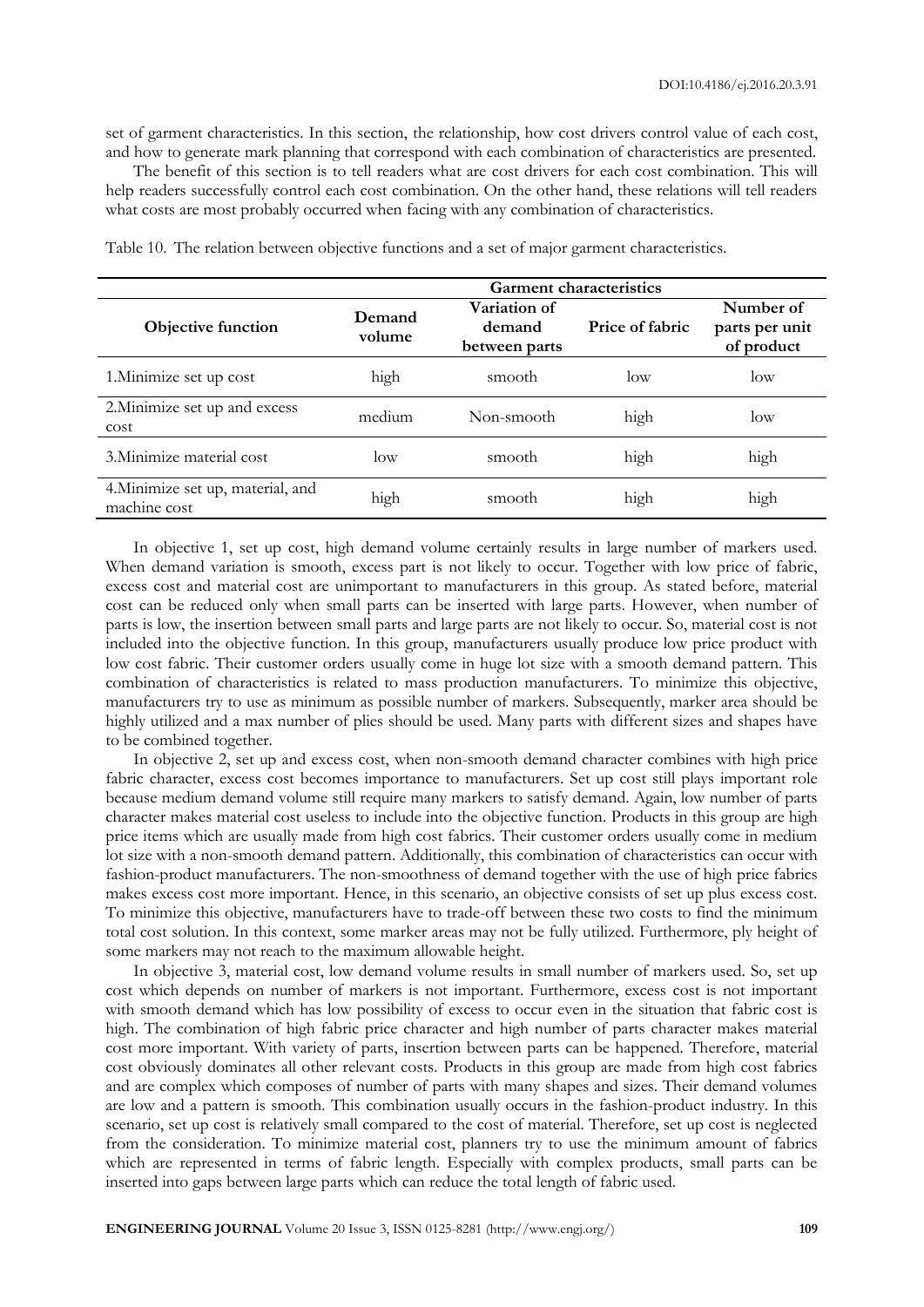In objective 4, set up material and machine cost, demand in this group is relatively smooth so excess has less chance to occur. Apparently, high demand volume results in both set up cost corresponding with number of markers used and machine cost corresponding with cutting machines used in cutting process. Similar to category 3, high price fabric and high number of parts make material cost more important. Therefore, material cost is included into objective function. Products in this group are made from high cost fabrics and are complex. Moreover, these products are usually global well-known brands. Their demand volumes are high and the pattern is relatively smooth. Due to high demand volume, manufacturers, have two ways to deal with a cutting process. Firstly, they choose to invest in a computerized cutting machine which can cut out parts faster and more accuracy than a manual method. As a result, the objective function should compose of set up cost, material cost and machine cost. Secondly, manufacturers still use a manual method to cut out parts. With this method, the objective function should not incur machine cost. Although, fabric cost is high, excess cost is neglected because the smooth demand pattern can help reduce a possibility of excess to occur. As a result, numbers of excesses are very small compared to the demand volume. This combination of characteristics usually belongs to mass production manufacturers who produce the global brand products. To minimize this objective function, planners should try to use the minimum number of markers which each marker's area is fully utilized. Moreover, small-size parts should be combined with large-size parts. Finally, as maximum as possible number of plies should be used in this scenario.

#### **6. Conclusion**

In summary, there are two types of solution approaches deployed: the relaxation methods, the purpose of this method is to simplify the original problems into more tractable problems. However, these simplified problems must be able to keep the core meaning of the original problem, and the optimization methods, the purpose of this method is to search for solutions that correspond with the original problem. Moreover, these solving methods can be used to solve both the original and the simplified versions.

An enumerative approach is a basic and easy-to-understand approach used to find all feasible solutions. Unfortunately, this method can solve only small size problems To cope with larger-size problem, many papers develop heuristic approaches based on both a specific structure and general heuristic concepts, e.g. greedy, cherry picking, genetic algorithm, simulate annealing, etc. These heuristics can solve mark planning problem with higher efficiency. Additionally, among these heuristics, genetic algorithm is more popular than any other heuristic concepts used. In hope of solving this problem more efficient, hybrid approaches which combine two selected heuristics are proposed, e.g. genetic annealing, genetic algorithm combined with a specific heuristic. These hybrid approaches perform on the average better than the other two previous types.

Almost all reviewed papers are done based on three aspects as follows:

- (1) Area of units assigned to markers to create marker patterns are assumed to be equal for all sizes.
- (2) Only stencils and patterns are used as assignment units.
- (3) Most papers are developed based on a separate planning concept which independently determines mark planning without concerning all other relevant processes.

Therefore, future researches can be extended in three ways. Firstly, part assignment can be used instead of pattern and stencil assignment. With part assignment, marker areas are, in some cases, used with higher efficiency. As a result, number of markers used to satisfy a customer demand can be reduced. Secondly, to correspond with real-world industry, parts or units from different sizes should have different areas. The original mark planning problem will be further complicated when these areas are different. Finally, future researches should emphasize on the integration between mark planning process and other relevant processes. The integration can be done with either previously processes, e.g. product design, purchasing, etc. or latter processes, e.g. marker making, sewing, etc. Moreover, the levels of integration are relatively varied depending on planner's decisions. For example, in some cases, only data from other relevant processes are included whereas, in some cases, mark planning is combined with other processes to form a new larger problem that can cover a wider range of production decision. In case of time information, e.g. due date, production start date, from downstream processes are included into mark planning process, a single objective function will become a multi-objective function which is a current trend for mark planning problem. This trend is a consequence of three factors which are a development of efficient data collection system, an emerging of collaborative planning concept and, a higher competitive environment. However,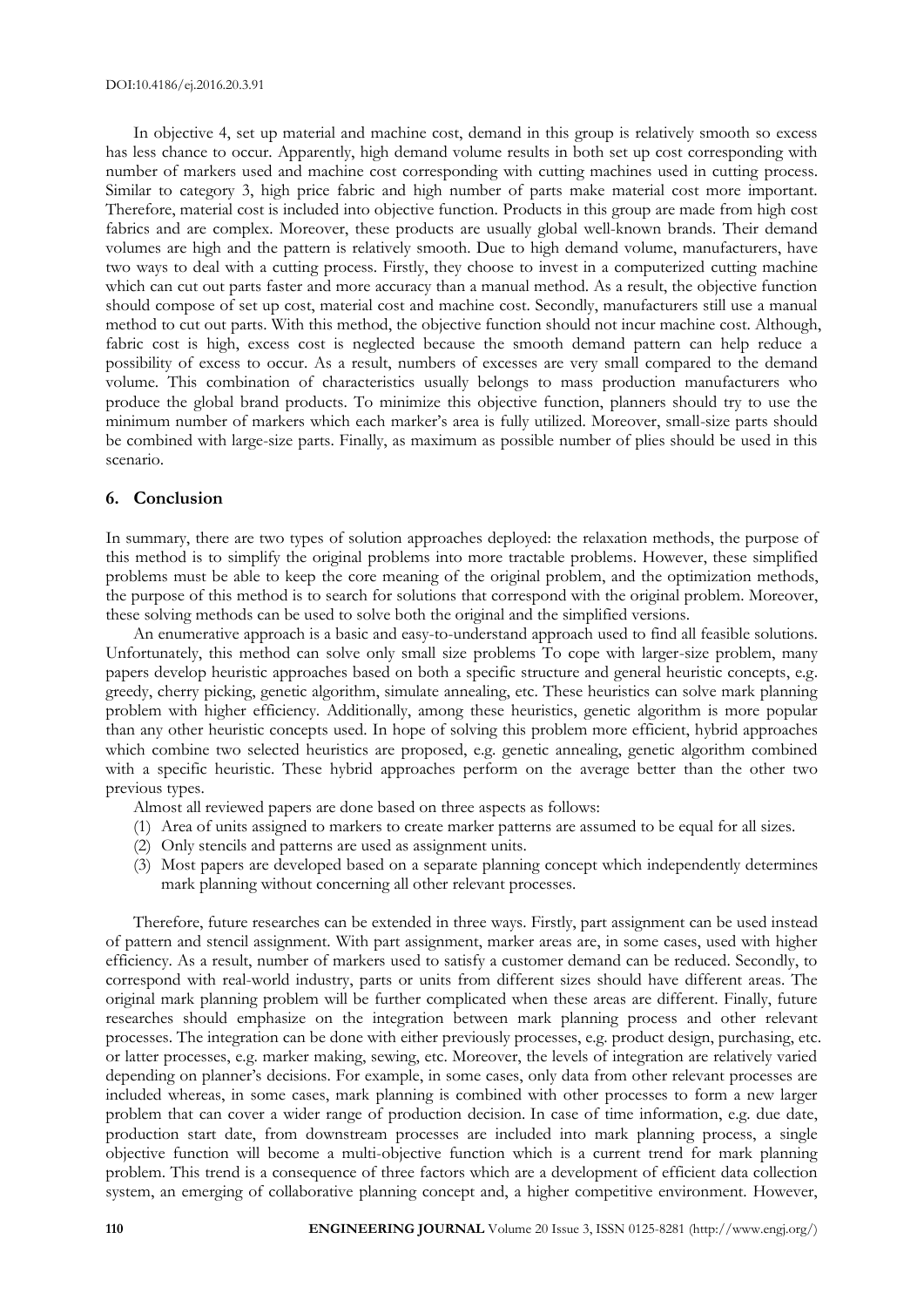this trend is at a beginning period. So, very few multi-objective mark planning papers are published. Nevertheless, multi-objective production planning model for a garment factory [28] is presented as an example of applying multi-objective concept to garment processes. They develop multi-objective production planning model for a sewing process. In this paper, four objective components are introduced, i.e. minimization of lateness, minimization of underachievement revenue, minimization of over production cost and, minimization of overtime. To solve this problem, they use the sequential linear goal programming (SLGP) algorithm which sequentially solve each objective by their priorities. This paper reminds researchers who interest in this area that there are other aspects of objective which should be concerned in garment industry.

#### **References**

- [1] W. K. Wong, S. Y. S. Leung, and K. F. Au, "Real-time GA-based rescheduling approach for the presewing stage of an apparel manufacturing process," *The International Journal of Advanced Manufacturing Technology*, vol. 25, no. 1-2. pp. 180-188, 2005.
- [2] I. Fister, M. Mernik, and B. Filipic, "Optimization of markers in clothing industry," *Engineering Applications of Artificial Intelligence*, vol. 21, no. 4, p. 669-678, 2008.
- [3] R. P. Abeysooriya and T. G. Fernando, "Canonical genetic algorithm to optimize cut order plan solutions in apparel manufacturing," *Journal of Emerging Trends in Computing and Information Sciences*, vol. 3, no. 2, pp. 150-154, 2012.
- [4] J. C. Ammons, C. Jacobs-Blecha, T. Smith, A. Baker, and B. Warden, "Cut order planning," Short Term Task, Final Report, Georgia Institute of Technology, 1991.
- [5] S. Zezova, G. Demboski, and V. Panov, "Optimization of technological process of cutting by use of software applications for cut order planning," Tekstil i obleklo, vol. 3, pp. 77-79, 2013.
- [6] W. K. Wong and S.Y.S. Leung, "A hybrid planning process for improving fabric utilization," *Textile Research Journal*, vol. 79, no. 18, pp. 1680-1695, 2009.
- [7] J. Solinger, *Apparel Manufacturing Handbook: Analysis, Principles and Practice*, 2nd ed. Bobbin Media Corporation, 1988.
- [8] S. Benjaafar and M. Sheikhzadeh, *"*Batch sizing models for flexible manufacturing cells," submitted for publication.
- [9] R. M'Hallah and A. Bouziri, "Heuristics for the combined cut order planning two-dimensional layout problem in the apparel industry," *International Transactions in Operational Research*, vol. 23, no. 1-2, pp. 321-353, 2016.
- [10] Z. Degraeve, W. Gochet, and R. Jans, "Alternative formulations for a layout problem in the fashion industry," *European Journal of Operational Research*, vol. 143, no. 1, pp. 80-93, 2002.
- [11] W. K. Wong, Z. X Guo, and S. Y. S. Leung, "Optimizing cut order planning in apparel production using evolutionary strategies," in *Optimizing Decision Making in the Apparel Supply Chain Using Artificial Intelligence (AI)*. Woodhead Publishing, 2013, pp. 81-105.
- [12] C. Jacobs-Blecha, J. C. Ammons, A. Schutte, and T. Smith, "Cut order planning for apparel manufacturing," *IIE Transactions*, vol. 30, no. 1, pp. 79-90, 1997.
- [13] A. A. Farley, "Mathematical programming models for cutting-stock problems in the clothing industry," *The Journal of the Operational Research Society*, vol. 39, no. 1, p. 41-53, 1988.
- [14] D. Pisinger, "An exact algorithm for large multiple knapsack problems," *European Journal of Operational Research*, vol. 114, no. 3, pp. 528-541, 1999.
- [15] M. R. Jones, "Identifying the small apparel manufacturer: A typology of manufacturing strategies," Ph.D. dissertation, Virginia Polytechnic Institute and State University, 1999.
- [16] D. M. Rose and D. R. Shier, "Cut scheduling in the apparel industry," *Comput. Oper. Res.*, vol. 34, no. 11, pp. 3209-3228, 2007.
- [17] R. P. Abeysooriya and T. G. Fernando, "Hybrid approach to optimize cut order plan solutions in apparel manufacturing," *International Journal of Information and Communication Technology Research*, vol. 2, no. 4, pp. 348-353, 2012.
- [18] L. Yan-mei, Y. Shao-cong, and Z. Shu-ting, "Research on cut order planning for apparel mass customization," in *Emerging Research in Artificial Intelligence and Computational Intelligence*, H. Deng, D. Miao, F. L. Wang, and J. Lei, Eds. Springer Berlin Heidelberg, 2011, pp. 267-271.